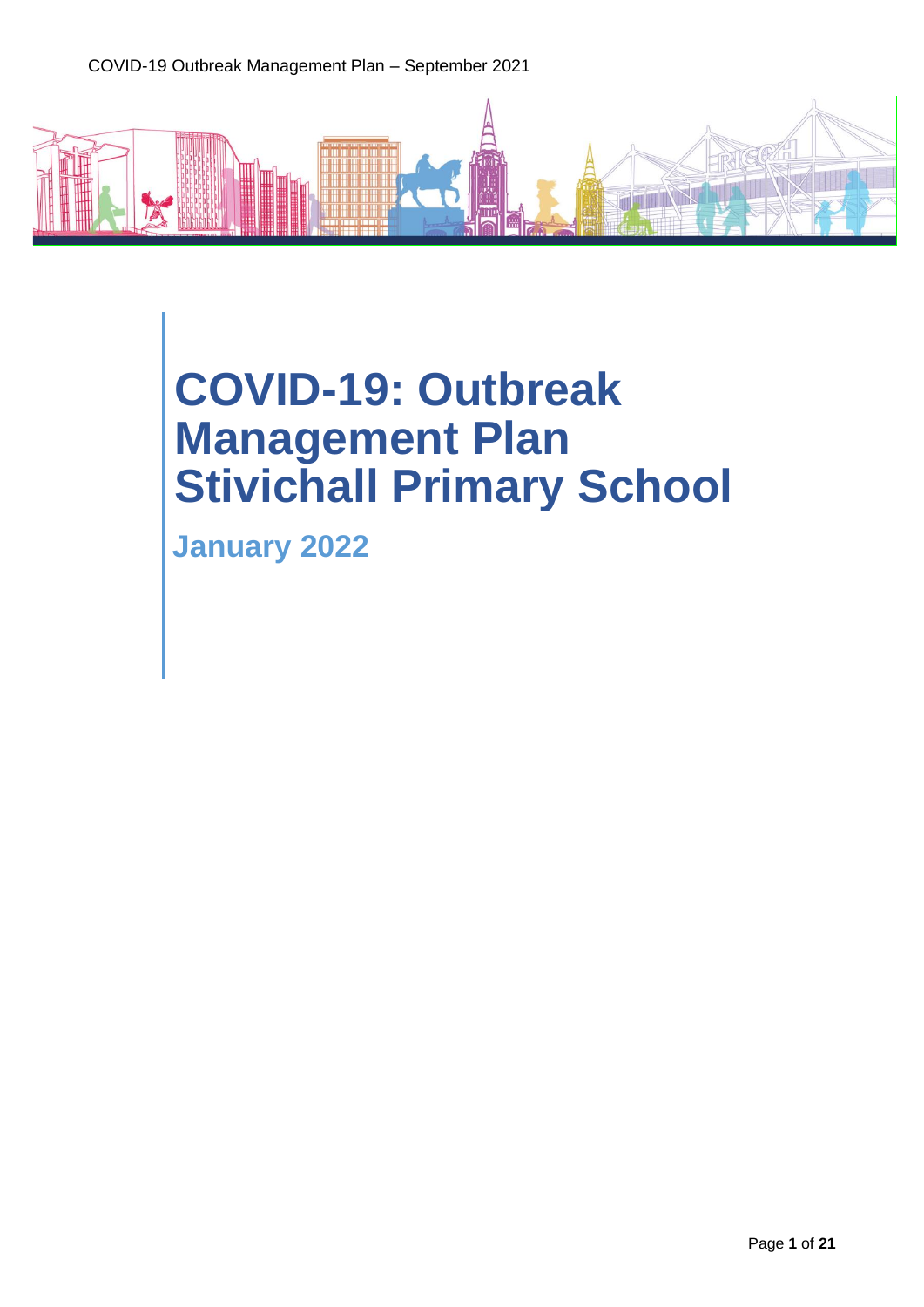# **Text in blue is from the Coventry Education Partnership COVID-19 Outbreak Management Plan Guidance and Template**

#### **Introduction**

This Outbreak Management Plan Guidance and Template is designed to support school leaders in developing their responses to single cases, clusters and outbreaks of COVID-19 from September 2021 onwards. This version has been updated for January 2022.

Local recommendations are highlighted in italics throughout the document, which will be regularly reviewed in the light of changing national guidance and the local positions.

The national COVID-19 operational guidance explains the continuing actions school leaders should take to reduce the risk of transmission of coronavirus (COVID-19) in their school**:**

[https://www.gov.uk/government/publications/actions-for-schools-during-the-coronavirus](https://www.gov.uk/government/publications/actions-for-schools-during-the-coronavirus-outbreak/schools-covid-19-operational-guidance)[outbreak/schools-covid-19-operational-guidance.](https://www.gov.uk/government/publications/actions-for-schools-during-the-coronavirus-outbreak/schools-covid-19-operational-guidance)

Where there is an outbreak (see definitions below) further actions will need to be taken. The DfE contingency framework describes the principles of managing local outbreaks of COVID-19 (including responding to variants of concern) in education and childcare settings:

[https://www.gov.uk/government/publications/coronavirus-covid-19-local-restrictions-in-education](https://www.gov.uk/government/publications/coronavirus-covid-19-local-restrictions-in-education-and-childcare-settings/contingency-framework-education-and-childcare-settings)[and-childcare-settings/contingency-framework-education-and-childcare-settings](https://www.gov.uk/government/publications/coronavirus-covid-19-local-restrictions-in-education-and-childcare-settings/contingency-framework-education-and-childcare-settings)

Please note that the above contingency framework refers to measures that could be taken in a range of outbreak scenarios from small to larger or more significant outbreaks (see definitions below).

New guidance has also been published explaining self-isolation rules for positive cases and for close contacts of positive cases.

#### **Positive cases**

Positive cases should isolate from the day symptoms started/day of test (if no symptoms) and for the next 7 days (minimum).

A day 6 and day 7 negative LFD test (24 hours apart) is required for de-isolation (staff/children must also be well and not have a high temperature before returning to school/the setting). Schools/settings should ask parents for the results of those tests prior to children returning.

*It is recommended that due to the increased vulnerability of some pupils in special schools, specifically those who have complex learning disabilities and/or medical needs cases, cases in these settings should isolate for the full 10 days. This is in recognition of the difficulty pupils may have in taking COVID-19 tests but also the clinical vulnerability of some of these cohorts.* 

National guidance also indicates that individuals who deisolate prior to the end of 10 full days should limit social contact, particularly with vulnerable individuals, wear a face covering and work from home if able.

[https://www.gov.uk/government/publications/covid-19-stay-at-home-guidance/stay-at-home](https://www.gov.uk/government/publications/covid-19-stay-at-home-guidance/stay-at-home-guidance-for-households-with-possible-coronavirus-covid-19-infection)[guidance-for-households-with-possible-coronavirus-covid-19-infection](https://www.gov.uk/government/publications/covid-19-stay-at-home-guidance/stay-at-home-guidance-for-households-with-possible-coronavirus-covid-19-infection)

#### **Close contacts**

Adults who are fully vaccinated and all children and young people aged between 5 and 18 years and 6 months identified as a contact of someone with COVID-19 are strongly advised to take a LFD test every day for 7 days and continue to attend their setting as normal, unless they have a positive test result.

Daily testing of close contacts applies to all contacts who are:

- fully vaccinated adults people who have had 2 doses of an approved vaccine
- all children and young people aged 5 to 18 years and 6 months, regardless of their vaccination status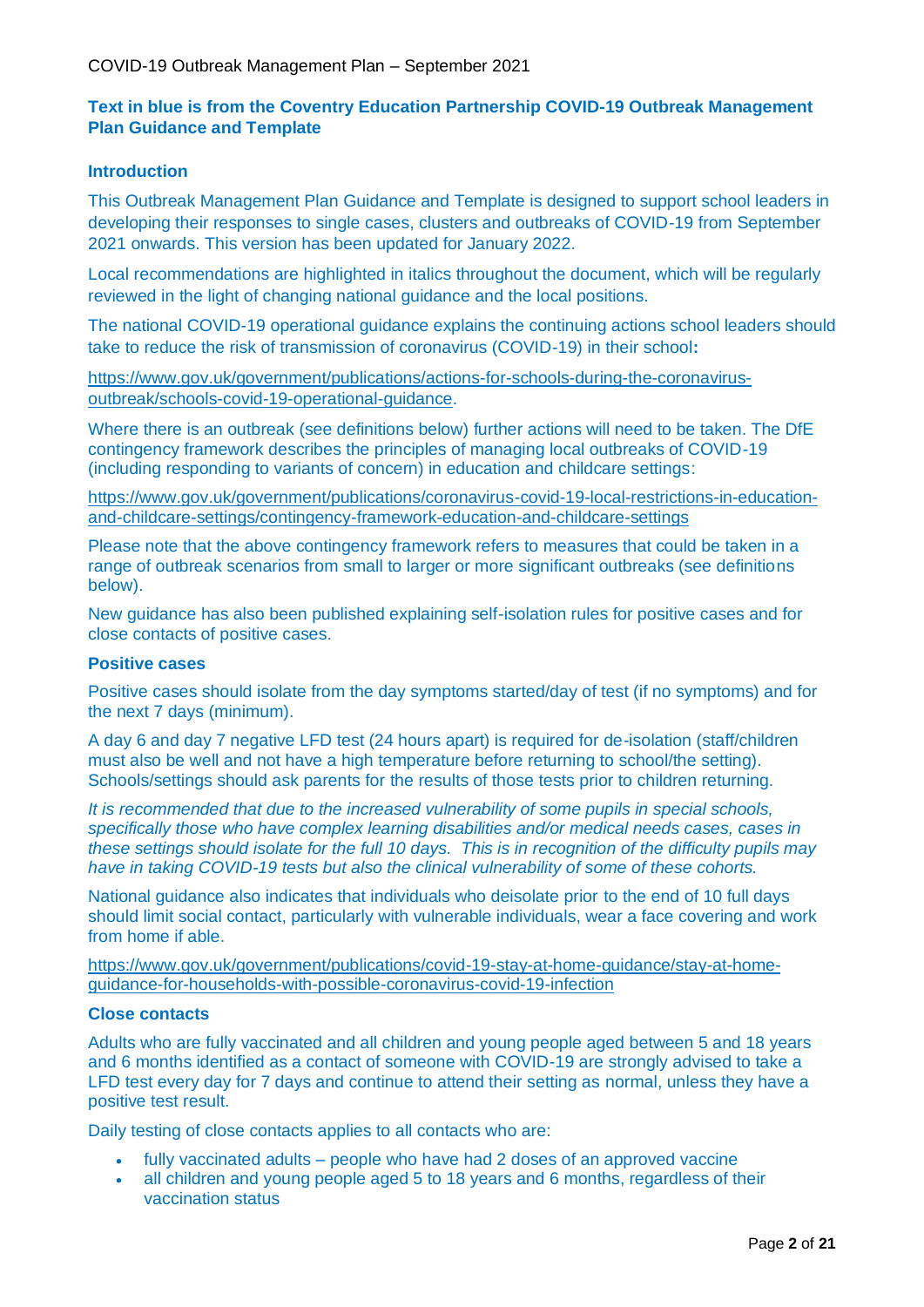- people who are not able to get vaccinated for medical reasons
- people taking part, or have taken part, in an approved clinical trial for a COVID-19 vaccine

*If daily LFT testing is not possible for some special school cohorts we would advise as a minimum a PCR test and any additional LFT testing that they can undertake.* 

Children under 5 years are exempt from self-isolation and do not need to take part in daily testing of close contacts. *Locally we are recommending daily LFTs if possible, but otherwise a PCR test and regular LFT tests.* 

Please also see updated national guidance for cases and close contacts:

https://www.gov.uk/government/publications/covid-19-stay-at-home-guidance

[https://www.gov.uk/government/publications/guidance-for-contacts-of-people-with](https://www.gov.uk/government/publications/guidance-for-contacts-of-people-with-possible-or-confirmed-coronavirus-covid-19-infection-who-do-not-live-with-the-person/guidance-for-contacts-of-people-with-possible-or-confirmed-coronavirus-covid-19-infection-who-do-not-live-with-the-person)[possible-or-confirmed-coronavirus-covid-19-infection-who-do-not-live-with-the](https://www.gov.uk/government/publications/guidance-for-contacts-of-people-with-possible-or-confirmed-coronavirus-covid-19-infection-who-do-not-live-with-the-person/guidance-for-contacts-of-people-with-possible-or-confirmed-coronavirus-covid-19-infection-who-do-not-live-with-the-person)[person/guidance-for-contacts-of-people-with-possible-or-confirmed-coronavirus-covid-19](https://www.gov.uk/government/publications/guidance-for-contacts-of-people-with-possible-or-confirmed-coronavirus-covid-19-infection-who-do-not-live-with-the-person/guidance-for-contacts-of-people-with-possible-or-confirmed-coronavirus-covid-19-infection-who-do-not-live-with-the-person) [infection-who-do-not-live-with-the-person](https://www.gov.uk/government/publications/guidance-for-contacts-of-people-with-possible-or-confirmed-coronavirus-covid-19-infection-who-do-not-live-with-the-person/guidance-for-contacts-of-people-with-possible-or-confirmed-coronavirus-covid-19-infection-who-do-not-live-with-the-person)

This local outbreak plan guidance and template is aligned with national guidance and our local arrangements and all advice given will be considered in line with this plan.

All education and childcare settings should have outbreak plans outlining how they will operate if additional measures are recommended in their setting or area. This includes how they would ensure every child, pupil or student receives the quantity and quality of education and care to which they would normally be entitled. A template outbreak management plan is included below.

# **Definitions**

The national technical definitions for clusters and outbreaks can be found here:

[https://www.gov.uk/government/publications/covid-19-epidemiological-definitions-of-outbreaks](https://www.gov.uk/government/publications/covid-19-epidemiological-definitions-of-outbreaks-and-clusters)[and-clusters](https://www.gov.uk/government/publications/covid-19-epidemiological-definitions-of-outbreaks-and-clusters)

# *Outbreak definition:*

Two or more test-confirmed cases of COVID-19 among individuals associated with a specific nonresidential setting with illness onset dates within 14 days, and one of:

- identified direct exposure between at least 2 of the test-confirmed cases in that setting (for example under one metre face to face, or spending more than 15 minutes within 2 metres) during the infectious period of one of the cases
- when there is no sustained local community transmission absence of an alternative source of infection outside the setting for the initially identified cases

Please note that outbreaks can differ significantly regarding scale and significance from 2 linked cases in a class, to multiple cases across multiple year groups, to outbreaks linked with new variants of concern. Whilst the measures used to manage outbreaks will be the same, the number of measures and extent of measures taken, alongside the degree to which they become necessary requirements will vary.

The definition of infectious periods and of close contact can be found here (please also see Appendix A)

[https://www.gov.uk/government/publications/guidance-for-contacts-of-people-with-possible-or](https://www.gov.uk/government/publications/guidance-for-contacts-of-people-with-possible-or-confirmed-coronavirus-covid-19-infection-who-do-not-live-with-the-person/guidance-for-contacts-of-people-with-possible-or-confirmed-coronavirus-covid-19-infection-who-do-not-live-with-the-person)[confirmed-coronavirus-covid-19-infection-who-do-not-live-with-the-person/guidance-for-contacts](https://www.gov.uk/government/publications/guidance-for-contacts-of-people-with-possible-or-confirmed-coronavirus-covid-19-infection-who-do-not-live-with-the-person/guidance-for-contacts-of-people-with-possible-or-confirmed-coronavirus-covid-19-infection-who-do-not-live-with-the-person)[of-people-with-possible-or-confirmed-coronavirus-covid-19-infection-who-do-not-live-with-the](https://www.gov.uk/government/publications/guidance-for-contacts-of-people-with-possible-or-confirmed-coronavirus-covid-19-infection-who-do-not-live-with-the-person/guidance-for-contacts-of-people-with-possible-or-confirmed-coronavirus-covid-19-infection-who-do-not-live-with-the-person)[person](https://www.gov.uk/government/publications/guidance-for-contacts-of-people-with-possible-or-confirmed-coronavirus-covid-19-infection-who-do-not-live-with-the-person/guidance-for-contacts-of-people-with-possible-or-confirmed-coronavirus-covid-19-infection-who-do-not-live-with-the-person)

Symptoms of COVID-19 are: new continuous cough, high temperature, loss/change in taste/smell. Anyone with one or more of these symptoms (irrespective of how mild) should isolate with their household and book a PCR test: https://www.gov.uk/get-coronavirus-test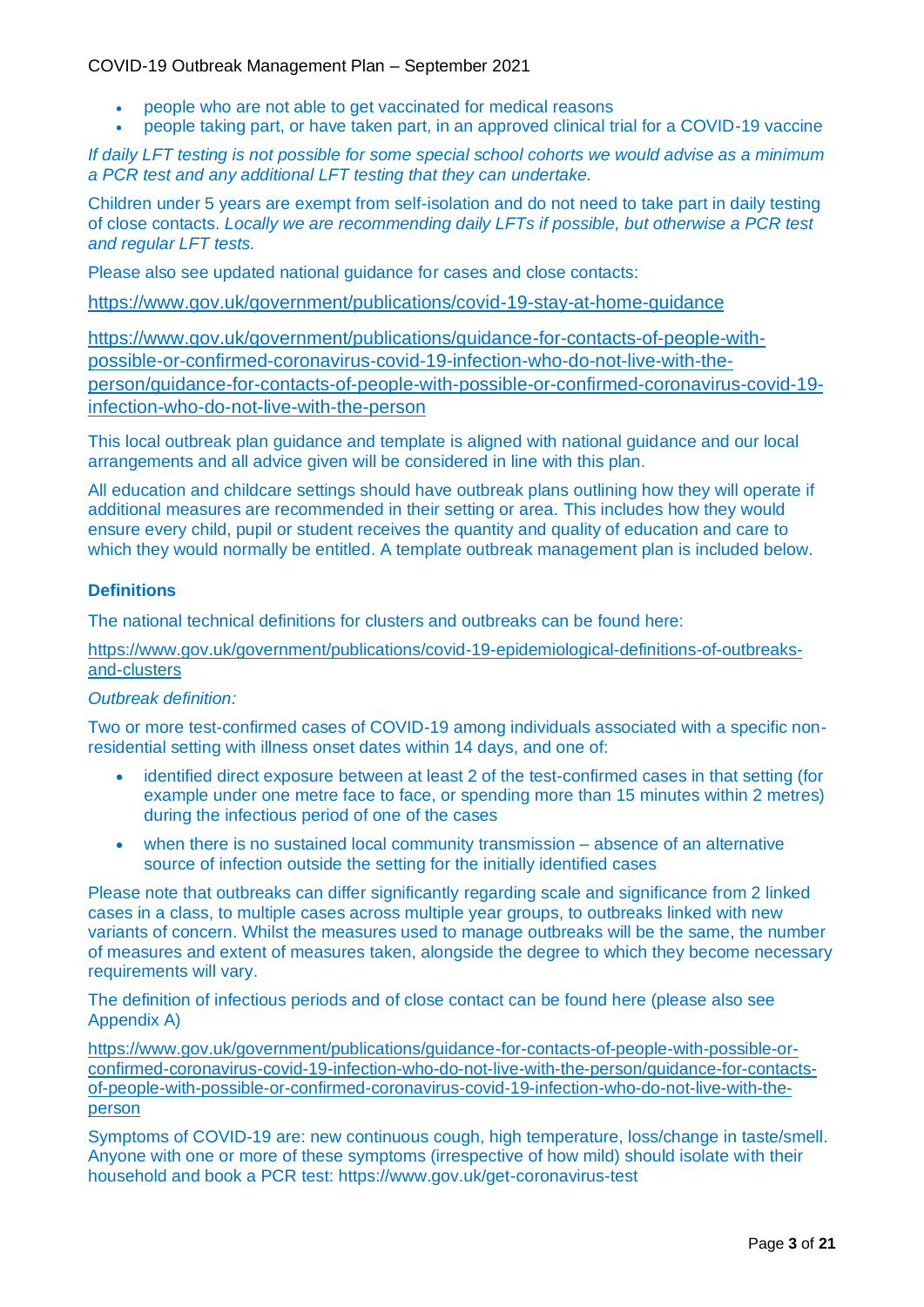Settings should also be aware of the range of less common symptoms of COVID-19: headache, sore throat, fatigue, muscle aches, blocked/runny nose, particularly if you have an outbreak in your setting/you are seeing higher numbers of cases.

### **National Position**

*In addition to the national position and recommendations we will continue to support and encourage schools who wish to keep certain mitigations/measures in place.*

It is expected that schools will continue to:

- Promote full vaccination of all staff, alongside promoting vaccination among appropriate pupils and parents.
- Ensure good hygiene for everyone.
- Maintain appropriate cleaning regimes.
- Keep occupied spaces well ventilated.
- Follow public health advice on testing, self-isolation and managing confirmed cases of COVID-19.

This position changes if there is an outbreak in your school or local area. Local authorities, directors of public health (DsPH) and health protection teams (HPTs) (from Public Health England, which will become the UK Health Security Agency in October 2021) are responsible for managing localised outbreaks. They play an important role in providing support and advice to education and childcare settings. At this point local authorities, directors of public health (DsPH) and health protection teams (HPTs) can recommend additional measures in individual education and childcare settings – or a small cluster of settings – as part of their outbreak management responsibilities. A 'cluster', as it applies to settings rather than cases of COVID-19, is defined in most cases as being no more than 3 or 4 settings linked in the same outbreak.

Please note that from the 14<sup>th</sup> December 2021 onwards, close contacts guidance as set out above applies. Close contacts who have had both doses of vaccination (more than 14 clear days prior to date of exposure to case) and those aged under 18 years and 6 months will not be required to selfisolate (unless they are symptomatic or test positive), but will be asked to take a PCR test. They will also continue to be asked to consider continuing with twice weekly LFT testing, limiting their social contact, and wearing face coverings in indoor public spaces.

Local authorities, DsPH and HPTs will also work with their regional partnership teams (RPTs) to escalate issues from the local level into the central government Local Action Committee command structure (gold, silver, bronze). RPTs support local areas in managing outbreaks and provide advice and insights from across the country to the Chief Medical Officer and the Secretary of State for Health and Social Care to inform decision making.

Through the Local Action Committee command structure, ministers consider and take decisions on measures on an area-by-area basis (and can direct local authorities to act) in light of all available evidence, public health advice and the local and national context.

# **Local Position**

*The Coventry Education Partnership has worked hard during the pandemic to maintain consistency across schools in the city. At times we have also taken heed of national guidance, but taken action locally, based on local knowledge and context.* 

*The Local Authority and local Public Health will continue to encourage schools that want to keep some mitigations/measures in place to minimise/prevent transmission of infection, such as consistent groupings, staggered start and finish times, minimising bringing parents onto site, use of*  face coverings. We will continue to keep this position under review based on infection rates in the *city and any other relevant considerations.*

#### **Triggers for Local Outbreak Management Plan**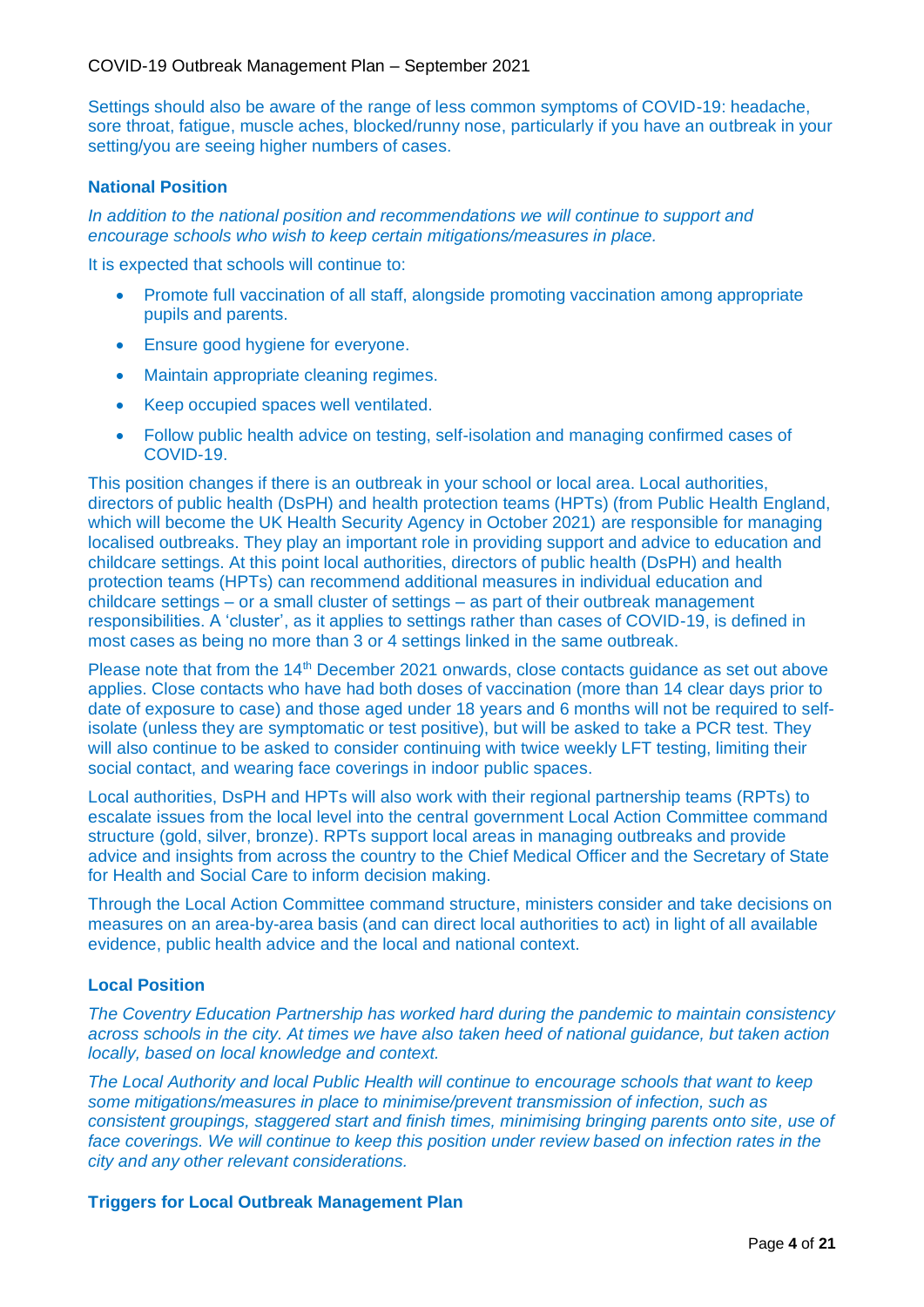This Outbreak Management Plan Guidance and Template supports school leaders in designing their response to single cases, clusters and outbreaks of COVID-19 from 16th August 2021 onwards, and has been updated for January 2022.

We have worked in partnership with Public Health, and the Coventry Education Partnership to identify what will trigger outbreak management plan responses (over and above those identified for single cases or small clusters of unlinked cases) for an individual school or clusters of schools. These local triggers will remain under review, and are defined below:

# **Triggers**

Mainstream School

- 5 children, pupils or staff within a year group/group test positive for COVID-19 within a 10 day period
- 10 children, pupils or staff over a number of year groups test positive for COVID-19 within a 10-day period
- 5+ staffing cases, or fewer if impacting on the capacity of the school to operate

Please note that action should be triggered as soon as the case threshold is reached if before 10 days.

If it is established that cases are not linked then extra mitigations may not be required.

# **Positive cases, testing and contact tracing**

Following the initial on-site testing, secondary settings will continue to issue staff and pupils with LFTs for twice weekly testing. Primary settings will also issue LFTs to staff for twice weekly testing*, and we will continue to encourage all primary-age pupils to continue to test on a regular basis.* As there will no longer be isolation for doubly vaccinated close contacts and those under 18 years and 6 months, this will be a key mitigation to try and avoid bringing the infection into schools, and we will continue to work with schools to reinforce this with parents and the wider school community.

*You should ensure that you are aware of and log all pupils in the school who have tested positive for COVID-19, including dates for onset of symptoms (if relevant) and test dates, as well as any known links and exposures inside or outside of school. NHS Test and Trace should have been in contact with the positive case to ascertain some of the known close contacts and recommended any contacts to undertake daily LFD testing.*

*We would advise that in these scenarios you also notify parents that there is a positive case, and recommend other pupils who have been in contact to undertake daily LFD testing (for 7 days).*

*If you have continued with some local measures and mitigations (such as consistent groupings or zoning) you should be able to identify potential contacts easily. If not then we would suggest as a minimum you ask all class contacts that the case may have had in their infectious period (2 clear days prior to day of symptoms onset/test - if no symptoms – through to 10 days afterwards), alongside any other close contacts the child has had (break times, lunch times, before and after school (including transport) to go for a PCR test, and continue with twice weekly LFT testing (this would be recommended in primary settings with cases also). Please note that this will not require the interrogation of seating plans but will require talking to the pupil/staff about non-class contacts. Please let the LA know about potential transport contacts.*

*If there is more than one case in the same class/group in a short time period, it may be recommended that parents/staff are notified and daily LFTs recommended for a longer period, followed by continuing with regular LFTs. Further actions may also be recommended by the LA.* 

*This approach is intended to complement the work of NHS Test and Trace who will talk to cases (or their parents) directly about any close contacts they know about in the setting. It will also be important to identify staff close contacts who have not had both vaccinations more than 14 clear days prior to contact with the case, as they will need to isolate for 10 clear days after the day of last*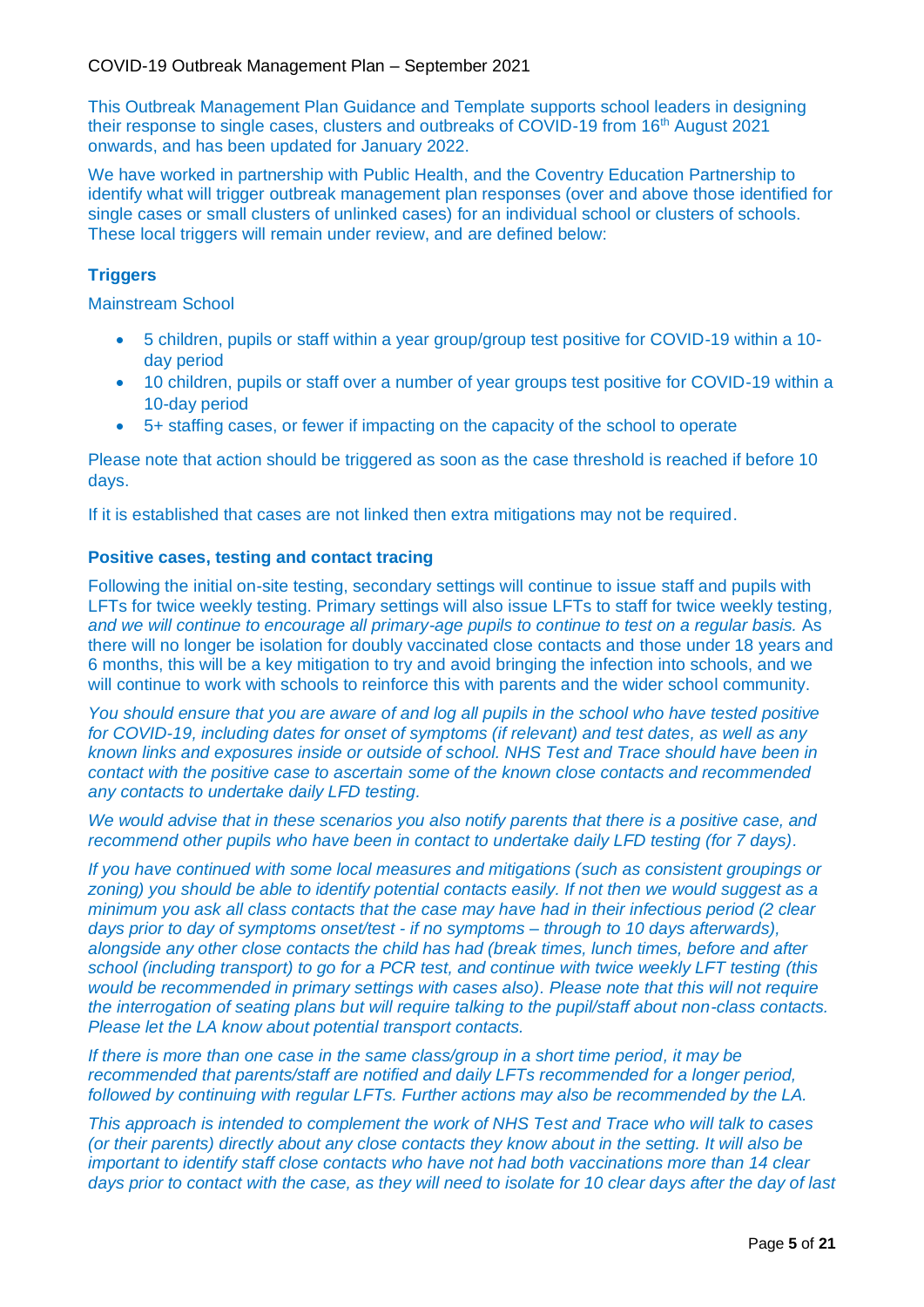*contact with the case (they may also undertake daily LFD testing, but must continue to isolate even with negative results)*

*Please note that the above local recommendations will be kept under review in the light of changing national/regional guidance and direction.* 

*For travel and quarantine related advice, please see:*

[https://www.gov.uk/government/publications/actions-for-schools-during-the-coronavirus](https://www.gov.uk/government/publications/actions-for-schools-during-the-coronavirus-outbreak/schools-covid-19-operational-guidance#travel)[outbreak/schools-covid-19-operational-guidance#travel](https://www.gov.uk/government/publications/actions-for-schools-during-the-coronavirus-outbreak/schools-covid-19-operational-guidance#travel)

#### **Governance, communications and actions to take for single cases and where you are concerned for Local Outbreak**

Please consider the governance arrangements for your outbreak plan. Include contact details, and roles and responsibilities of internal and external teams/individuals in your plan. Consider how to ensure appropriate communication with all key stakeholders. See template plan below.

*We ask that you continue to notify the Schools COVID-19 inbox of positive cases in school. This*  will enable us to continue to log numbers of pupil and staff testing positive in schools and will *ensure that we can jointly ascertain situations where we need to activate the local outbreak management.*

Following schools meeting the threshold/triggers set out, school leadership will need to review their current measures and assess whether further measures/mitigations are required to prevent transmission. Reinforcing messages with the school community in relation to regular LFTs, and daily LFTs for close contacts will be absolutely key.

If the LA and Public Health are concerned about the level of cases an initial discussion will be had with the school and if necessary, an Incident Management Team (IMT) meeting will be arranged to include colleagues from the school, Local Authority, Public Health and regional HPTs (as appropriate). In these meetings the positive cases will be reviewed, existing mitigations/measures will be understood, and the general attendance and wellness of staff/pupils attending school will be discussed. You should have this information to hand.

Where there is concern about levels and spread of the infection, additional measures can be recommended as set out below and in line with the school's outbreak management plan. Where additional measures have been in place a further IMT will be held to jointly review the position before they are removed.

The Omicron variant is highly transmissible and case numbers are doubling every one and a half to two days. Although the rate of transmission is having a significant impact on the NHS in terms of admissions, emerging evidence suggests that overall people are experiencing milder illnesses; however, the rate of transmission is still of concern for those that experience more serious complications. This will be taken into account when considering where schools require IMTs, and additional external intervention.

#### **Additional Mitigations/ Measures**

Where we are required to activate the local outbreak plan, we will recommend additional measures that should be put in place. These may be one or more of the following and will be set out in the school outbreak management plan.

- Reintroduction of zoning
- Measures in relation to contact tracing and isolation
- Reintroduction of face coverings (communal areas, classrooms)
- Re-introduction of on-site LFT testing, or enhanced focus on home testing
- Additional PCR testing
- Partial closure or closure of the school
- Other measures based on local context of the school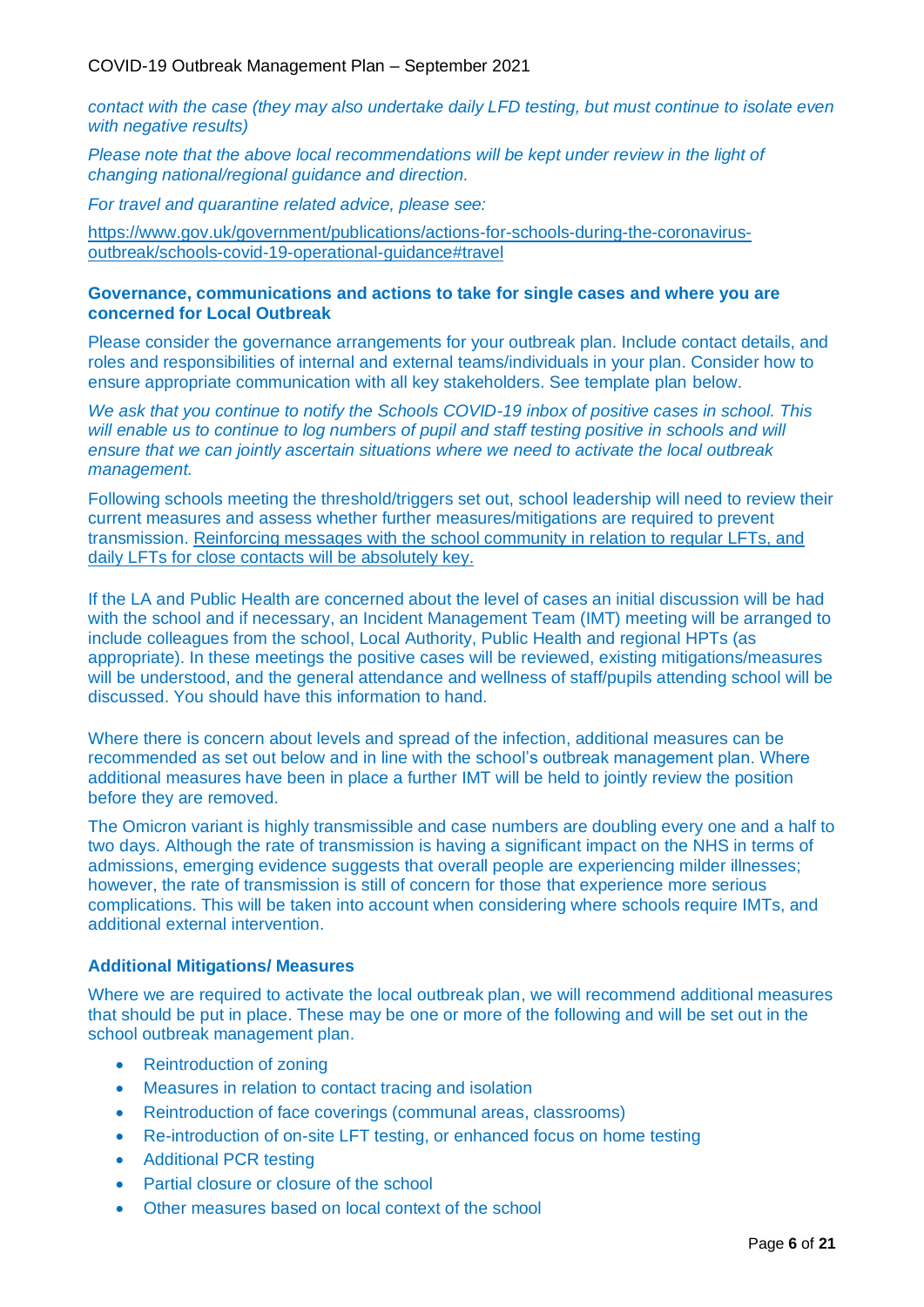Any additional measures recommended to benefit managing transmission will be weighed against any impact on educating the pupils.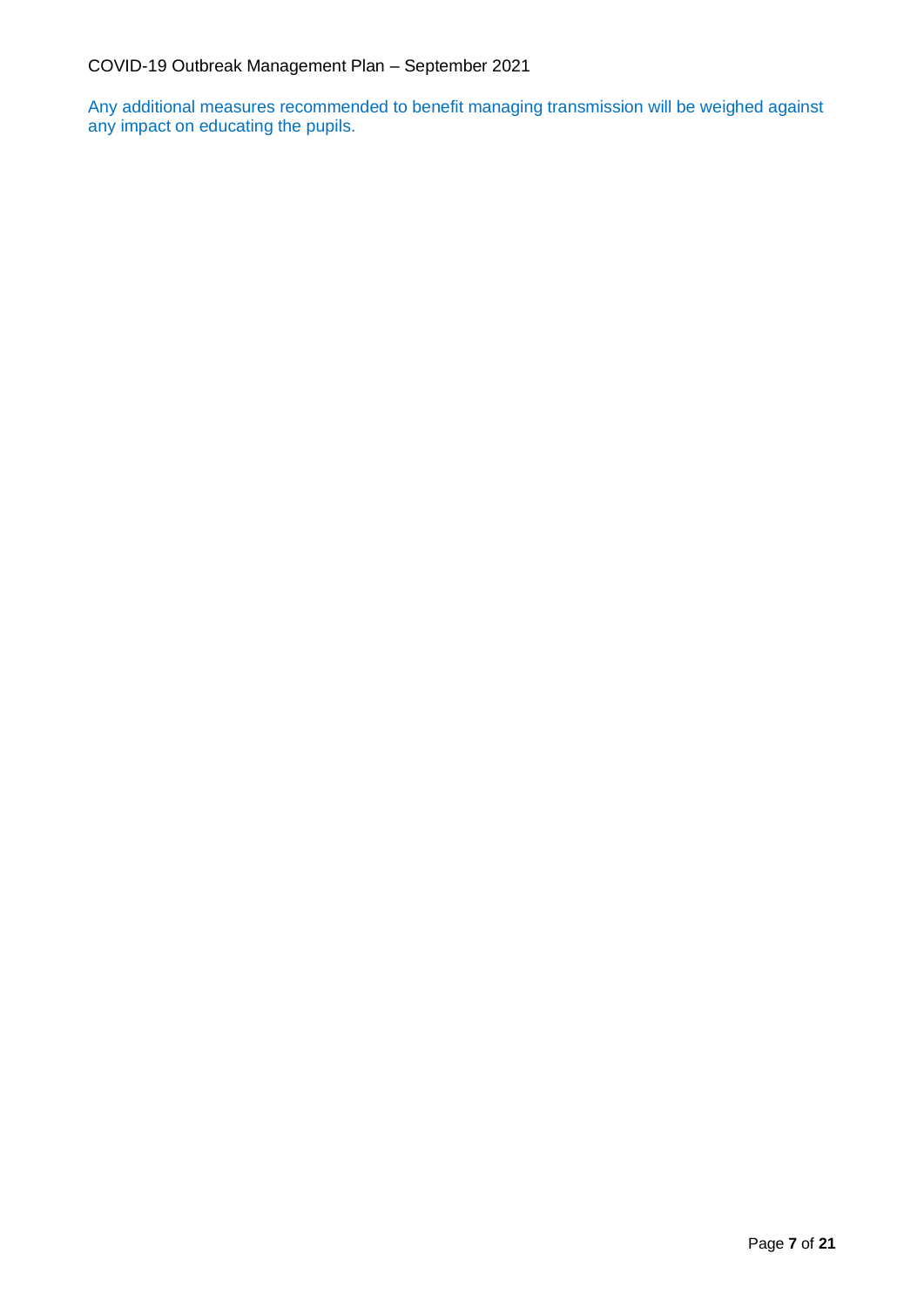# COVID-19: Outbreak Management Plan Stivichall Primary

| <b>Outbreak Plan Management Version:</b> | Version 2                                                                 |
|------------------------------------------|---------------------------------------------------------------------------|
| Date completed:                          | 02.09.2021                                                                |
| <b>Review Date:</b>                      | 05.01.2022 and then regularly as needed                                   |
| <b>Plan Owner:</b>                       | Karen Ferguson (Headteacher) and<br>Edward O'Hara (Deputy until Jan 2021) |
| <b>Scope of Plan</b>                     | Stivichall Primary School (N.O.R: 525)                                    |

Some educational organisations may have multiple sites included within the scope of this plan. Outbreak prevention is partly within scope of this plan but should be mostly covered by your COVID-19 Risk Assessment.

#### **Related Resources**

List relevant national and local guidance, plus other relevant documents and plans.

#### **Introduction**

This plan outlines how we will manage single cases and clusters of COVID-19, as well as how we would operate if we are required to reintroduce measures/mitigations in our setting or area to prevent transmission of COVID-19 in the context of an outbreak. This includes how we would ensure every child, pupil or student receives the quantity and quality of education and care to which they are normally entitled. Outbreak prevention is partly within scope of this plan but should be mostly covered by your COVID-19 Risk Assessment.

A local outbreak is defined as two or more linked cases within a 14-day period:

<https://www.gov.uk/government/publications/covid-19-epidemiological-definitions-of-outbreaks-and-clusters>

Outbreaks can differ significantly regarding scale and significance from two linked cases in a class, to multiple cases across multiple year groups, to outbreaks linked with new variants of concern. Whilst the measures used to manage outbreaks will be the same, the number of measures and extent of measures taken, alongside the degree to which they become necessary requirements will vary.

#### **Triggers for outbreak management plan**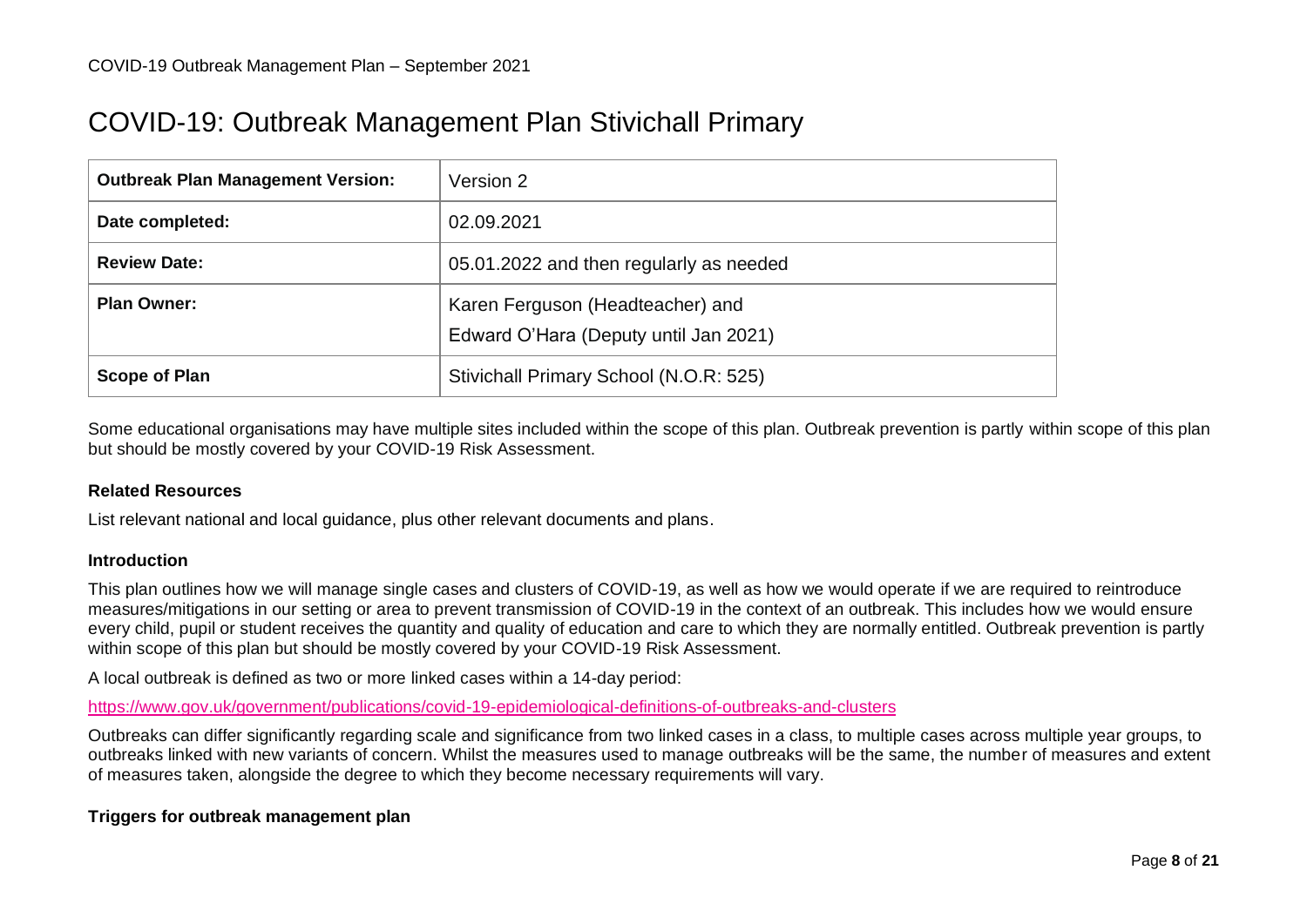#### Mainstream School

- 5 children, pupils or staff within a year group/group test positive for COVID-19 within a 10-day period
- 10 children, pupils or staff over a number of year groups test positive for COVID-19 within a 10-day period
- 5+ staffing cases, or fewer if impacting on the capacity of the school to operate

Please note that action should be triggered as soon as the case threshold is reached if before 10 days.

If it is established that cases are not linked then extra mitigations may not be required

In the case of a local outbreak we will work with the Local Authority, Public Health and regional Health Protection Teams (HPTs). Below sets out all the possible measures/mitigations that will be considered in the case of a local outbreak. The actual measures implemented will be determined jointly and based on the specific situation. They will also balance carefully the impact on the delivery of education with the need to minimise transmission.

Any measures will only ever be considered for the shortest time possible, to allow the outbreak to be managed and minimise transmission of COVID-19. In all cases measures / mitigations will only be implemented to prevent larger scale school closure.

#### **Governance Arrangements**

Outline the governance arrangements for your setting responding to COVID-19 outbreaks. This should align with other governance and/or emergency management structures/arrangements/ business continuity in place for your setting, where possible.

#### *Key Contact Details*

| Agency/Individual(s)                                                                                                                  | <b>Contact details</b>                                                            |
|---------------------------------------------------------------------------------------------------------------------------------------|-----------------------------------------------------------------------------------|
| <b>Local Authority</b>                                                                                                                | COVID19schools@coventry.gov.uk                                                    |
| Public Health England (PHE) Health Protection Teams (NB PHE will<br>become part of UK Health Security Agency (UKHSA) in October 2021) | wm.2019cov@phe.gov.uk<br>Tel: 0344 225 3560 Option 0 Option 2                     |
| Response Lead/decision maker                                                                                                          | Karen Ferguson (Headteacher)                                                      |
| Committees/Fora supporting the response                                                                                               | Mike Ballinger (Chair of Governors)                                               |
| Outbreak response team (internal and for attending external Incident<br>Management Team meetings)                                     | Janine Hallas (Assistant Headteacher)<br>Yvonne Griffiths (Senior Office Manager) |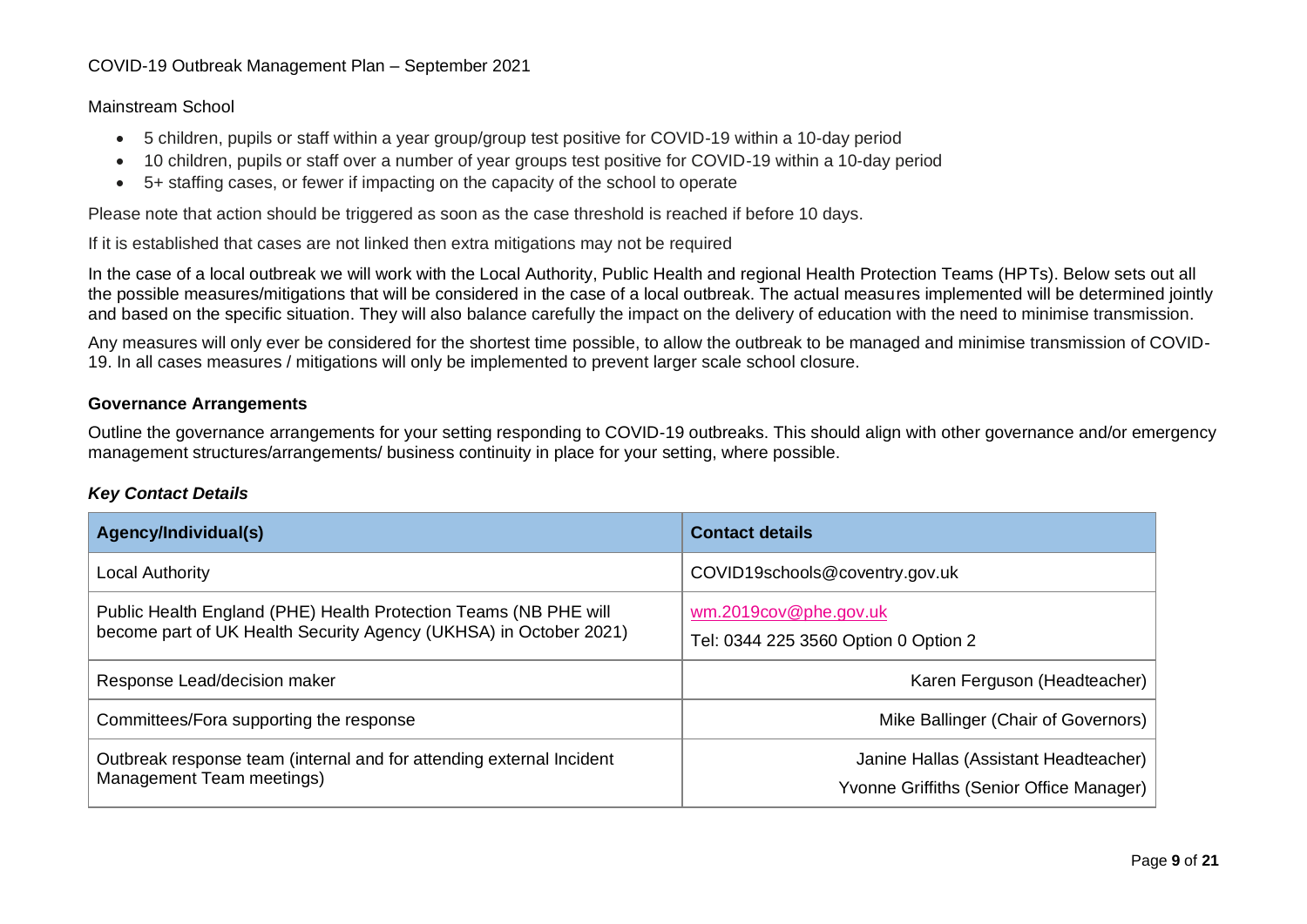#### **Key Stakeholders**

Key stakeholders include those that attend the facility/setting (routinely or occasionally), those who will need to know what is happening and those that have a role in outbreak management in your setting.

| <b>Stakeholders</b>                        | <b>Role(s) in Outbreak Management</b>                                                                                                                                                                                                                                                               |
|--------------------------------------------|-----------------------------------------------------------------------------------------------------------------------------------------------------------------------------------------------------------------------------------------------------------------------------------------------------|
| Staff (including employees and volunteers) | Understand and follow the school risk assessment and ensure that they implement the<br>mitigating actions as part of their role                                                                                                                                                                     |
| Pupils                                     | Follow the preventative measures as instructed and outlined in the school risk<br>assessment including (but not exhaustively): hand and respiratory hygiene, telling an<br>adult at home if they feel unwell, keeping a social distance whenever possible and in<br>communal areas such as toilets. |
| Parents/carers                             | Understanding the national guidance around COVID 19 symptoms, isolating, testing and<br>test and trace and working with school to limit the chances of transmission within the<br>school community.                                                                                                 |
| <b>Visitors</b>                            | Follow the guidance and summary of mitigating measures as set out in the visitor school<br>risk assessment summary leaflet.                                                                                                                                                                         |
| Contractors and delivery personnel         | As for visitors.                                                                                                                                                                                                                                                                                    |
| Where to receive local outbreak advice     | The Coventry Local Authority COVID Outbreak response team<br>Regional Health Protection Teams (HPTs).                                                                                                                                                                                               |
| <b>Others</b>                              | Governors: to work with school leadership as a critical friend in the review of the safe<br>operation of the school, including representation on the Health and Safety committee.                                                                                                                   |

#### **Communications**

Communications activities will be coordinated by the setting with support from LA local outbreak control team and regional Health Protection Teams in close liaison with the setting outbreak management coordination team.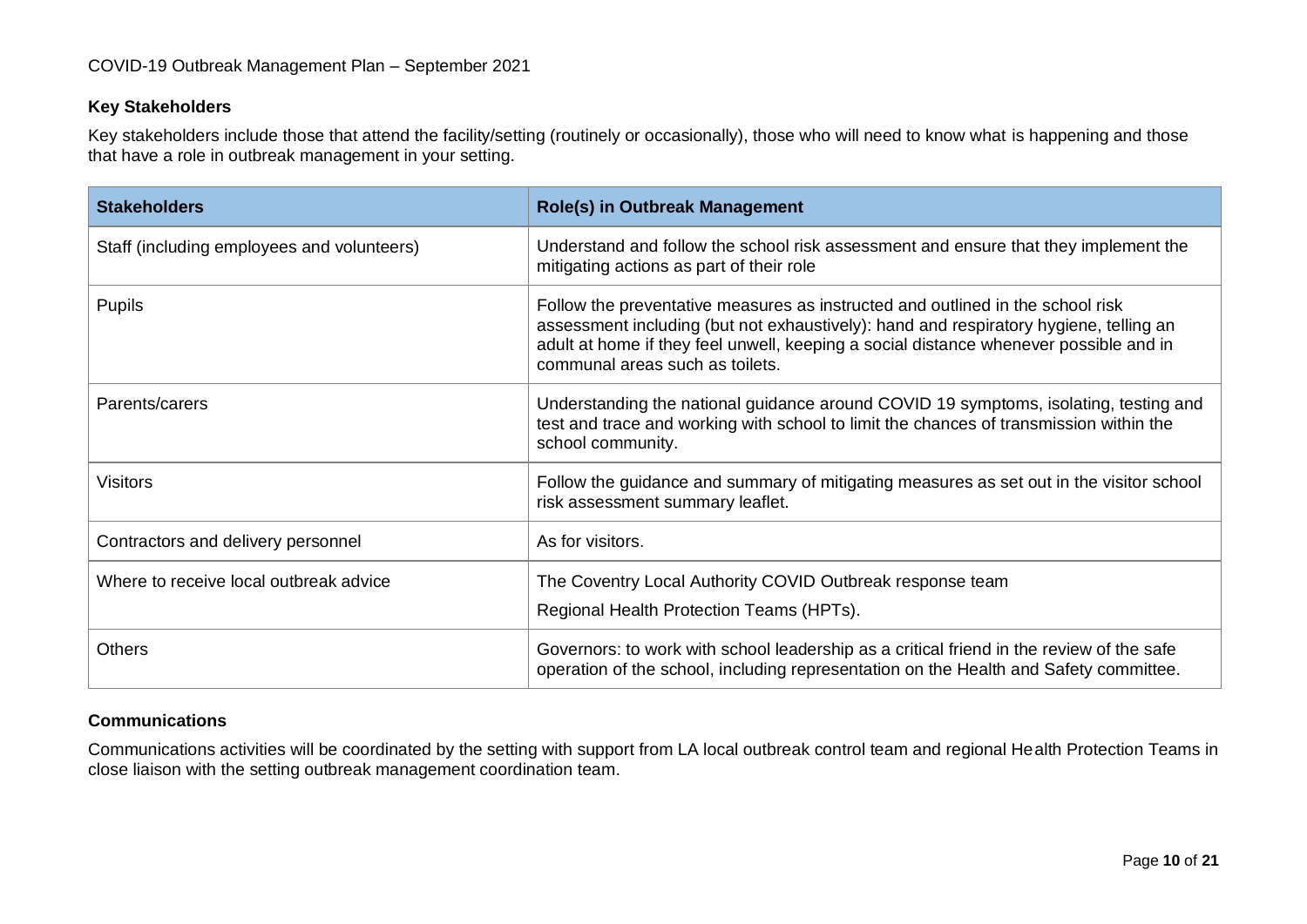| <b>Key Stakeholder</b>                        | What they need to know                                                                                                                                                                                                                                                                                                                                                                                                                                           | <b>Communication media</b>                                                                                                                                                                                                                                               |
|-----------------------------------------------|------------------------------------------------------------------------------------------------------------------------------------------------------------------------------------------------------------------------------------------------------------------------------------------------------------------------------------------------------------------------------------------------------------------------------------------------------------------|--------------------------------------------------------------------------------------------------------------------------------------------------------------------------------------------------------------------------------------------------------------------------|
| Staff (including employees and<br>volunteers) | Full details of the school Risk Assessment<br>document.<br>Reassurance that any concerns and/or suggestions<br>for improvements will be listened to and considered<br>as part of the consultation process for this live and<br>shared document.                                                                                                                                                                                                                  | Summary of recent updates in staff training (e.g.<br>September 2021 INSET training, staff meetings<br>throughout the year and regular briefings).<br>Email communication to share risk assessment<br>document and minor updates.                                         |
| <b>Pupils</b>                                 | Day-to-day rules and expectations from the risk<br>assessment, including for hand and respiratory<br>hygiene, social distancing in corridors and toilets.                                                                                                                                                                                                                                                                                                        | Class teachers give return to school reminders after<br>any holiday period and regular reminders<br>throughout the school day/week.<br>School leaders include reminders and celebrations<br>of good practice in assemblies (currently virtual).                          |
| Parents/carers                                | Summary of school risk assessment and key<br>information for parents and carers.<br>Availability of full risk assessment on the school<br>website.<br>Links shared to latest government guidance on<br>symptoms, isolation, testing, Test and Trace.<br>Notification of positive cases.<br>If their child if identified as a close contact, parents<br>asked to book a PCR test for their child and<br>continue regular (twice weekly recommended) LFT<br>tests. | Parent and Carer Information and Summary of Risk<br>Assessment Booklet shared via parent mail and<br>included on school website.<br>Newsletter shared via Parent Mail.<br>Parent Mail letter (LA template) to parents of<br>identified close contact children as needed. |
| <b>Visitors</b>                               | Visitor school risk assessment summary leaflet. Any<br>notification as necessary if identified as a contact of<br>a positive case.                                                                                                                                                                                                                                                                                                                               | Handed paper version on arrival.<br>Phone call to advise as necessary - contact details<br>always shared prior to arriving onsite.                                                                                                                                       |
| Contractors and delivery personnel            | As for visitors if coming into the school building.                                                                                                                                                                                                                                                                                                                                                                                                              | See above                                                                                                                                                                                                                                                                |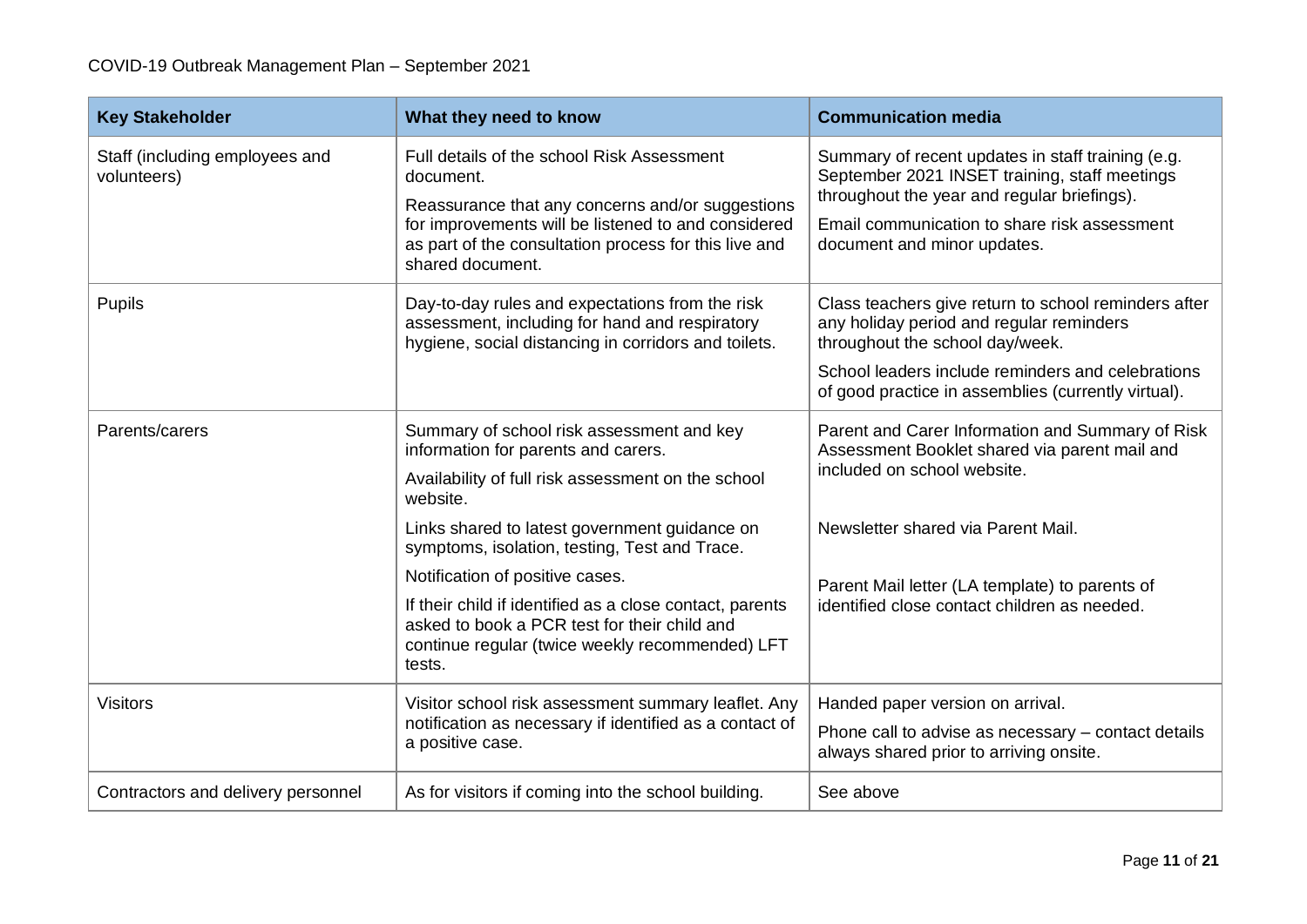| Local Outbreak Teams (LA and<br>regional Health Protection Teams)                     | Details of any positive cases shared to the local<br>authority.                                                                                                                                                      | Emailed document from the office to the Coventry<br>Team COVID19schools@coventry.gov.uk |
|---------------------------------------------------------------------------------------|----------------------------------------------------------------------------------------------------------------------------------------------------------------------------------------------------------------------|-----------------------------------------------------------------------------------------|
|                                                                                       | If 2+ linked cases, contact will be made with the<br>local outbreak team to seek advice, including<br>whether further advice from the regional HPTs and<br>activation of this Outbreak Management Plan is<br>needed. | Phone contact with Local Outbreak Team and<br>regional HPTs as necessary.               |
| GPs/allied health practitioners<br>providing services to people within the<br>setting | Notification of positive cases if school has already<br>been informed by parents (or staff member) of<br>underlying health conditions or vulnerability of child<br>(or adult).                                       | Phone.                                                                                  |

#### **Preventing school transmission**

Our refreshed risk assessments include how vaccination and good hand hygiene will be promoted among staff, and pupils and parents, how cleaning and good ventilation will be maintained, and how the school will operate from a distancing perspective.

Information about drop-in clinics across Coventry and Warwickshire and all vaccinations sites that you can book into can found in the links below:

<https://www.happyhealthylives.uk/coronavirus/covid-19-vaccination/vaccination-drop-in-clinics/>

<https://www.happyhealthylives.uk/coronavirus/covid-19-vaccination/vaccination-sites/>

Children and staff who are unwell will be advised that they should not attend school/setting. Any child or staff member with one or more of the COVID-19 symptoms (new continuous cough, high temperature, loss/change in taste/smell), irrespective of how mild, will be asked to isolate with their household and book a PCR test: https://www.gov.uk/get-coronavirus-test

We are aware of the range of less common symptoms of COVID-19: headache, sore throat, fatigue, muscle aches, blocked/runny nose, diarrhoea and vomiting, and will take this into consideration in an outbreak scenario, and when we are seeing a larger number of COVID-19 cases.

We will ensure that we remain informed about the latest travel and quarantine advice:

<https://www.gov.uk/government/publications/actions-for-schools-during-the-coronavirus-outbreak/schools-covid-19-operational-guidance#travel>

All actions to minimise the risk of transmission are fully outlined in our updated risk assessment which can be found on our school website [here.](https://www.stivichallprimary.org/page/?title=COVID%2D19+Documents&pid=123)

#### **Reporting cases and when trigger thresholds have been met**

*We will continue to report all positive cases to the COVID19schools@coventry.gov.uk, alongside alerting the local authority when any of the triggers outlined in the above guidance have been met*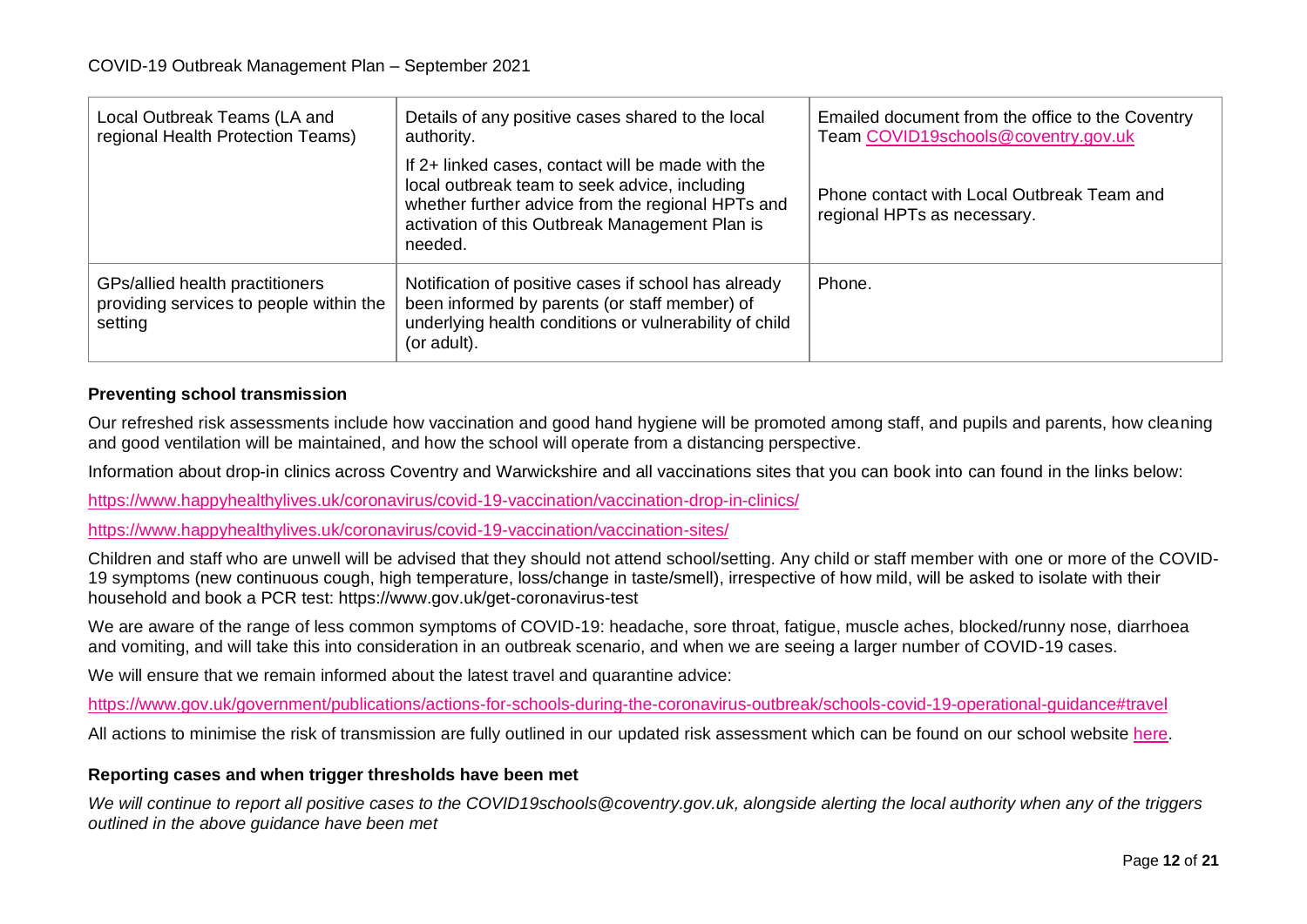#### **Response to positive cases**

*Full class groups (note that interrogation of seating plans will not be required), and lunch time, break time and afterschool contacts (including on transport) will be asked to daily LFD test (for 7 days following contact). Staff contacts who have not had both vaccinations more than 14 clear days before the day of contact with the positive case will also be identified, as they will need to isolate for 10 clear days following the day of last contact with the case. If additional cases are identified in the same class/group, it may be recommended that additional communications are sent to parents/staff to recommend extending the daily LFD testing period. Further actions may also be recommended by the LA.* 

#### **Reintroduction of consistent groups/zoning**

It may become necessary to reintroduce 'zoning' for a temporary period, to reduce mixing between groups.

#### **Reintroduction of face coverings**

Face coverings have been reintroduced temporarily in January 2022 in classrooms and communal areas for secondary age pupils, staff, and visitors (unless exempt), and for staff and visitors in primary schools in communal areas/whilst circulating inside

The use of face coverings may have a particular impact on those who rely on visual signals for communication. Those who communicate with or provide support to those who do, are exempt from any recommendation to wear face coverings in education and childcare settings.

No pupil or student will be denied education on the grounds of whether they are, or are not, wearing a face covering.

Reasonable adjustments will be made for disabled pupils to support them to access education successfully. Where appropriate, you should discuss with pupils and parents the types of reasonable adjustments that are being considered to support an individual.

# **Reintroduction of testing/Additional PCR testing**

Consideration will be given as to whether the reintroduction of onsite asymptomatic LFD testing (secondary settings) or increased use of home testing by staff, and pupils is necessary. The national guidance also states that Secondary schools should also retain a small asymptomatic testing site (ATS) on-site so they can offer testing to pupils who are unable to test themselves at home.

*We will also continue with our local recommendation that all pupils in early years and primary settings take twice weekly asymptomatic testing.*

Where these measures are necessary, it will be important to work jointly with the LA and Public Health to identify any support required (e.g. supply of additional tests). Where onsite testing is reintroduced, we will look to do this in a way that does not negatively impact on the education for pupils.

There may also be occasions where a mobile symptomatic testing unit/service is made available on the school site and pupils are invited to take a PCR test, or additional PCR tests may be organised through other means.

All close contacts of positive cases will be asked to take daily LFTs for 7 days.

#### **Contact tracing / isolating**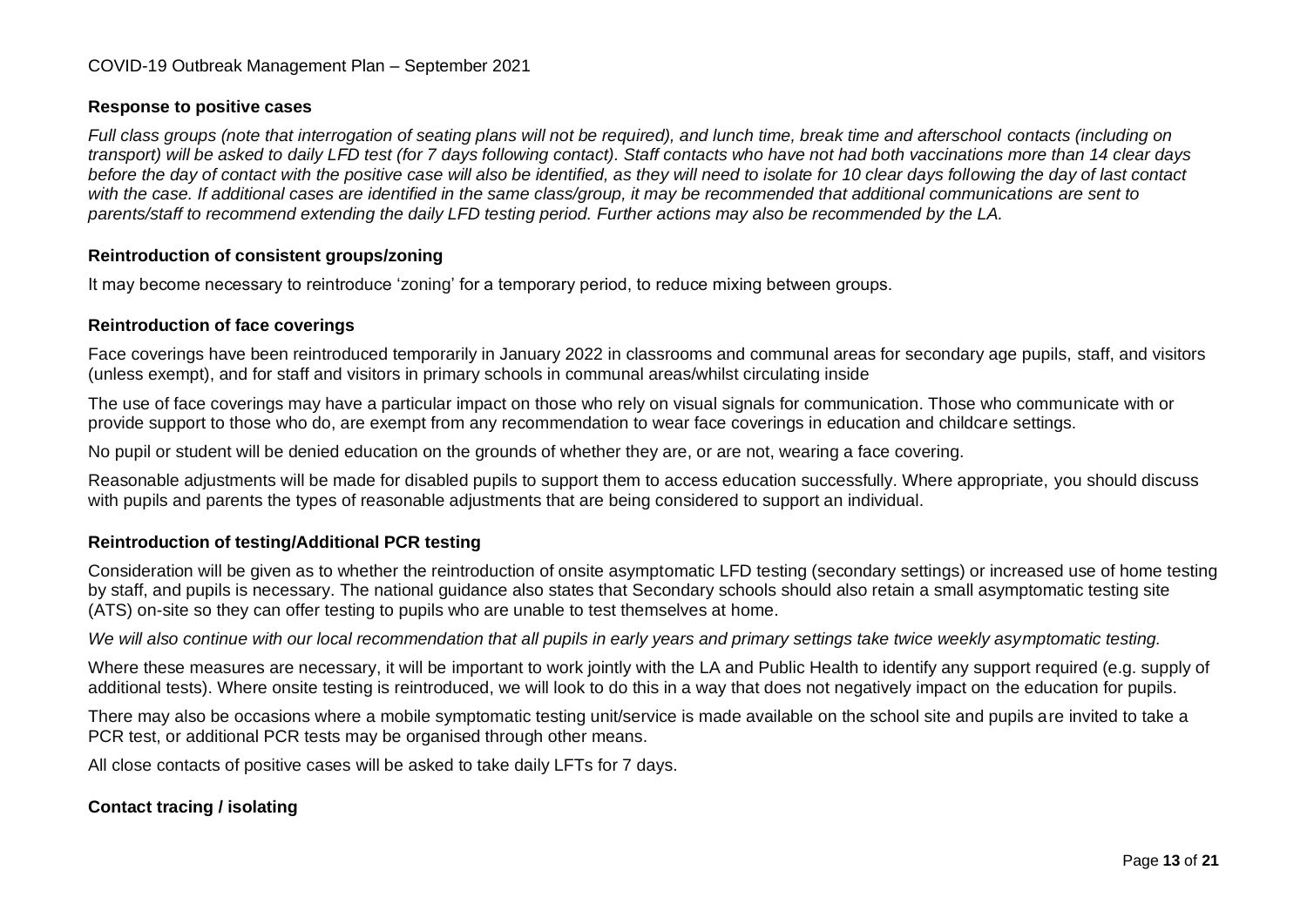#### From 14 December 2021:

Adults who are fully vaccinated and all children and young people aged between 5 and 18 years and 6 months identified as a contact of someone with COVID-19 are strongly advised to take a LFD test every day for 7 days and continue to attend their setting as normal, unless they have a positive test result.

Daily testing of close contacts applies to all contacts who are:

- fully vaccinated adults people who have had 2 doses of an approved vaccine
- all children and young people aged 5 to 18 years and 6 months, regardless of their vaccination status
- people who are not able to get vaccinated for medical reasons
- people taking part, or have taken part, in an approved clinical trial for a COVID-19 vaccine

*If daily LFD testing is not possible (e.g. some special school cohorts) we will advise as a minimum a PCR test and any additional LFD testing that the individuals can undertake. Also for settings with children with complex learning difficulties and/or medical needs, we will look to isolate positive cases for 10 days where possible* 

*Children under 5 years are exempt from self-isolation and do not need to take part in daily testing of close contacts. Locally we will be recommending daily LFDs if possible, but otherwise a PCR test and regular LFD tests.*

*Household contacts of positive cases may be asked to take a PCR test (as well as daily LFT testing) and stay at home until they have had a negative PCR result.*

#### **Other restrictions**

We may need to have currently limited activities that require bringing parents and carers onto site (other than for drop off and pick up) e.g. open days, performances, open evenings. We may also reintroduce staggered start and finish times (if not already in operation) to minimise the number of people on the school site at the start and finish of the day.

We will also continue to review any activities bringing pupils together in addition to the normal school day, or that required transportation for larger numbers of pupils (e.g. school trips / holidays - including residential educational visits). This could also include any activities bringing together pupils from a number of schools (e.g. transition/taster days/sports fixtures).

#### **Clinically Extremely Vulnerable**

Shielding has currently ended. In the event of a major outbreak or variant of concern that poses a significant risk to individuals on the shielded patient list (SPL), ministers can agree to reintroduce shielding. Shielding would be considered in addition to other measures to address the residual risk to people on the SPL, once the wider interventions are taken into account. Shielding can only be reintroduced by national government.

In the event of a reintroduction of shielding we would need to review staffing capacity to ensure we could continue to operate staffing in a safe manner. Any attendance reductions as a result of this would be in line with the principles below.

Current guidance on clinically extremely vulnerable individuals can be found in the link below.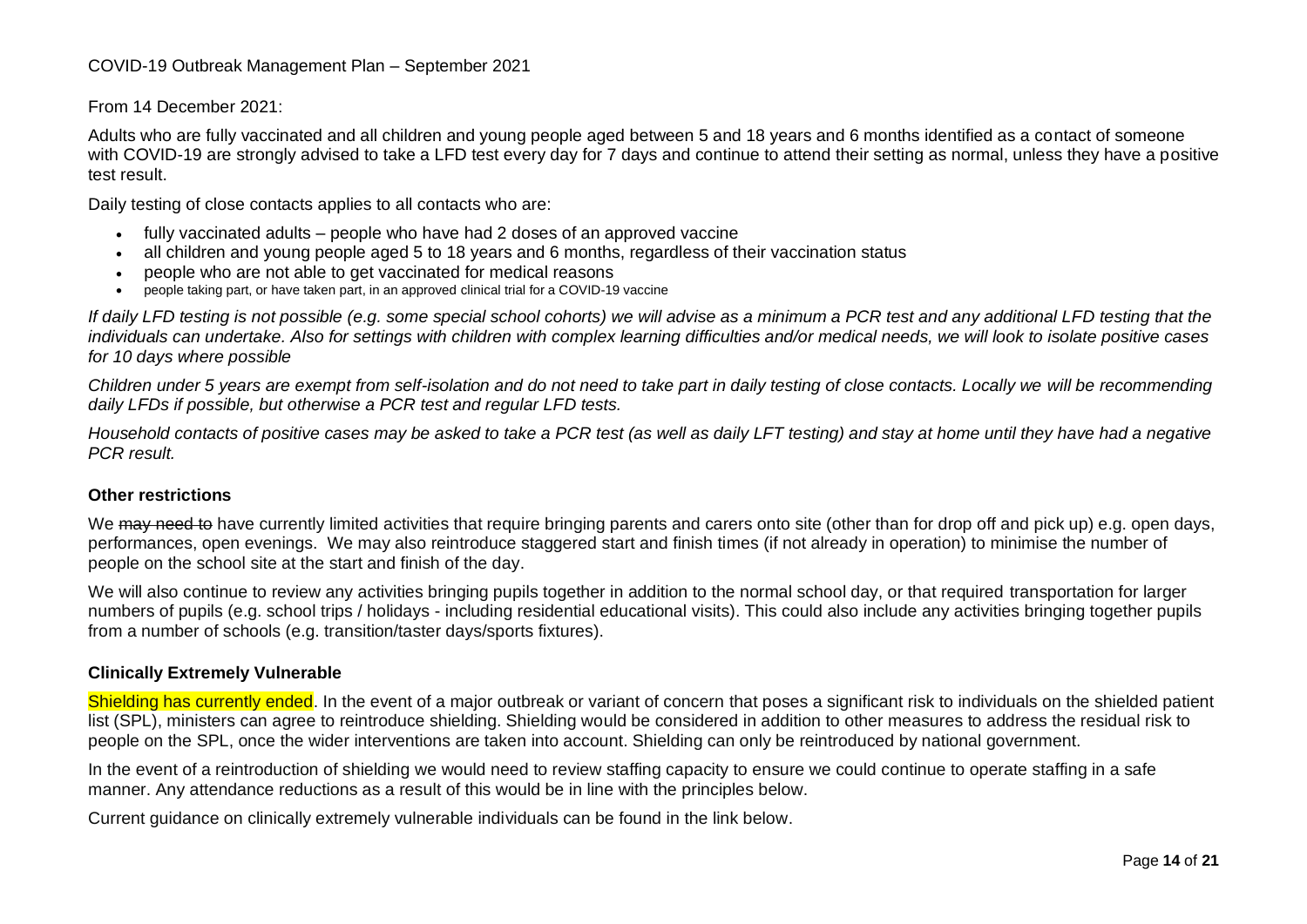[https://www.gov.uk/government/publications/guidance-on-shielding-and-protecting-extremely-vulnerable-persons-from-covid-19/guidance-on](https://www.gov.uk/government/publications/guidance-on-shielding-and-protecting-extremely-vulnerable-persons-from-covid-19/guidance-on-shielding-and-protecting-extremely-vulnerable-persons-from-covid-19#school-college-and-other-educational-settings)[shielding-and-protecting-extremely-vulnerable-persons-from-covid-19#school-college-and-other-educational-settings](https://www.gov.uk/government/publications/guidance-on-shielding-and-protecting-extremely-vulnerable-persons-from-covid-19/guidance-on-shielding-and-protecting-extremely-vulnerable-persons-from-covid-19#school-college-and-other-educational-settings)

We will ensure all vulnerable staff and pupils have their risk assessments reviewed in the light of Omicron. In some circumstances, a child or young person may have received personal advice from their specialist or clinician on additional precautions to take and they should continue to follow that advice.

#### **Attendance Restrictions and Remote Education**

As a last resort, we may need to introduce attendance restrictions.

We will provide high-quality remote education for all pupils not able to attend because

- they have tested positive for COVID-19 but are well enough to learn from home; or
- attendance at their setting has been temporarily restricted

Where attendance restrictions are necessary there will be an order of priority applied in terms of which pupils would continue to attend on-site provision. The only deviation to this will be where they are required to isolate (either as a result of testing positive or as a result of a local reintroduction of close contact isolation – see above).

Priority for onsite attendance will always be given to vulnerable children and young people and children of critical workers. The national definition of vulnerable children has been updated. The previous definition included three categories of children and young people who should benefit from on-site provision:

- those with a social worker
- those with an Education, Health and Care Plan
- a group of children considered locally, including by settings and local authorities, to be 'otherwise vulnerable'

The guidance on children of critical workers and vulnerable children who can access school or education settings has been expanded to include a broader definition of children classified as vulnerable. In addition to the above, this list now includes:

- children known to children's social care services in the past
- children whose home circumstances might be particularly challenging because of domestic abuse, parental offending, adult mental health issues, and drug and alcohol addiction

For more information go to: [https://www.gov.uk/government/publications/coronavirus-covid-19-maintaining-educational-provision/guidance-for](https://www.gov.uk/government/publications/coronavirus-covid-19-maintaining-educational-provision/guidance-for-schools-colleges-and-local-authorities-on-maintaining-educational-provision)[schools-colleges-and-local-authorities-on-maintaining-educational-provision](https://www.gov.uk/government/publications/coronavirus-covid-19-maintaining-educational-provision/guidance-for-schools-colleges-and-local-authorities-on-maintaining-educational-provision)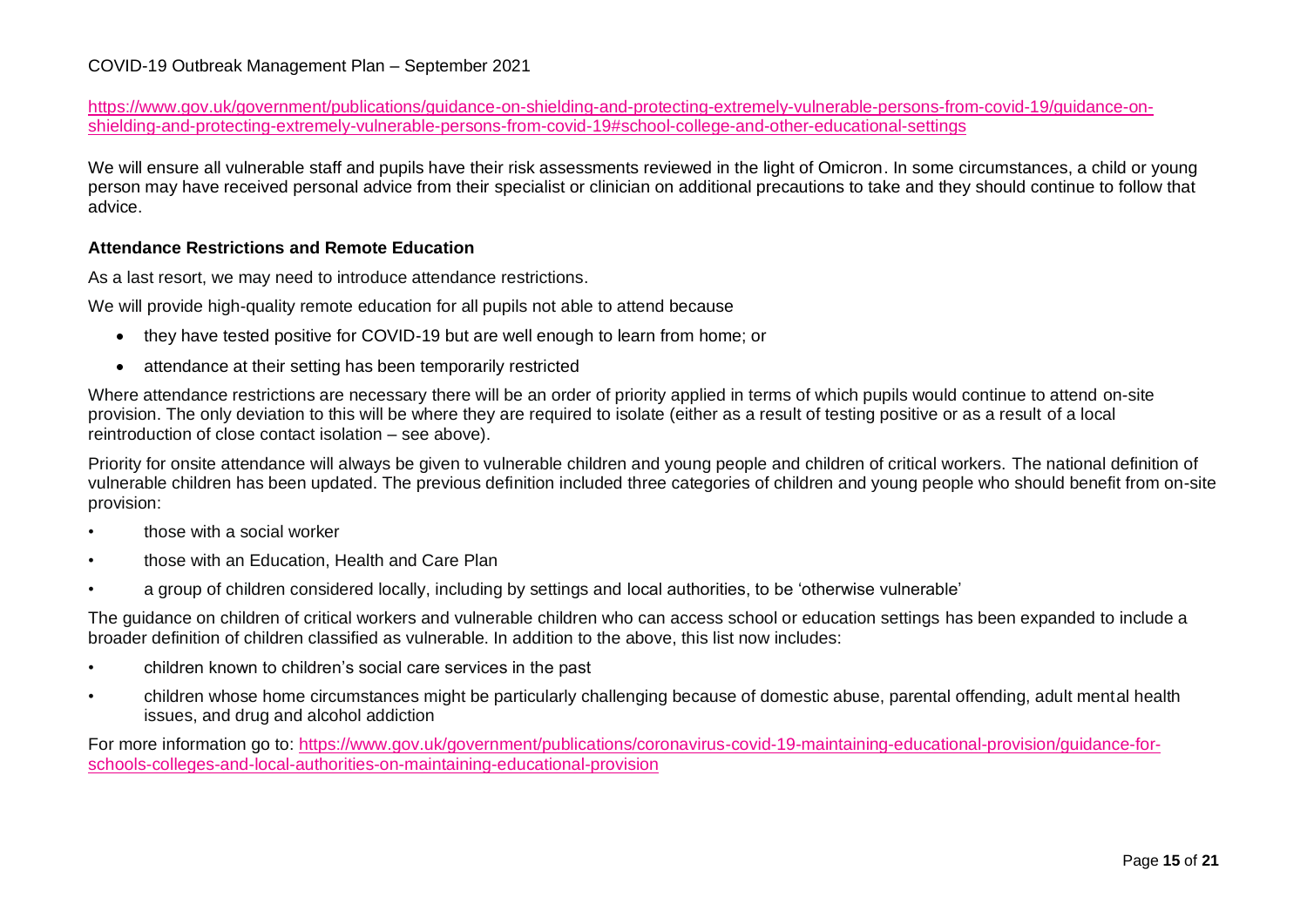In primary schools second priority will be given to pupils in key stage 1, and in secondary schools second priority will be given to pupils in years 10, 11, 12 and 13, and other pupils who were due to take external exams this academic year. Special schools should follow the same prioritisation as mainstream schools.

In exceptional circumstances, (special schools and alternative provision only) if usual interventions and provision at adequate staffing ratios, or using staff with vital specialist training cannot be provided, we will seek to resume as close as possible to the specified provision for the child or young person as soon as possible.

In out-of-school settings/wraparound childcare where attendance restrictions are in place, vulnerable children and young people will continue to be allowed to attend unless the public risks are too high. For all other children, face-to-face provision will be provided for a limited set of essential purposes, such as going to or seeking work, attendance at a medical appointment, or to undertake education and training.

Where attendance restrictions are needed, we will be vigilant and responsive to all safeguarding threats with the aim of keeping vulnerable children and young people safe, particularly as more children and young people will be learning remotely.

If we must temporarily stop onsite provision on public health advice, we will discuss any alternative arrangements necessary for vulnerable children and young people with the local authority. Where vulnerable children and young people are absent or do not take up a place offered to them, we will:

- follow up with the parent or carer, working with the local authority and social worker (where applicable), to explore the reason for absence and discuss their concerns
- encourage the child or young person to attend educational provision, working with the local authority and social worker (where applicable), particularly where the social worker and the Virtual School Head (where applicable) agrees that the child or young person's attendance would be appropriate
- focus the discussions on the welfare of the child or young person and ensuring that the child or young person is able to access appropriate education and support while they are at home
- have in place procedures to maintain contact, ensure they are able to access remote education support, as required, and regularly check if they are doing so

# **Staffing Capacity**

Where staffing capacity (following use of available supply teaching capacity) is impacting on our ability to open fully we will follow the principles outlined in the attendance restrictions above.

# **Free School Meal provision**

We will continue to provide free school meals support in the form of meals or lunch parcels/vouchers for pupils who are eligible for benefits related free school meals and who are not attending school because they:

• are self-isolating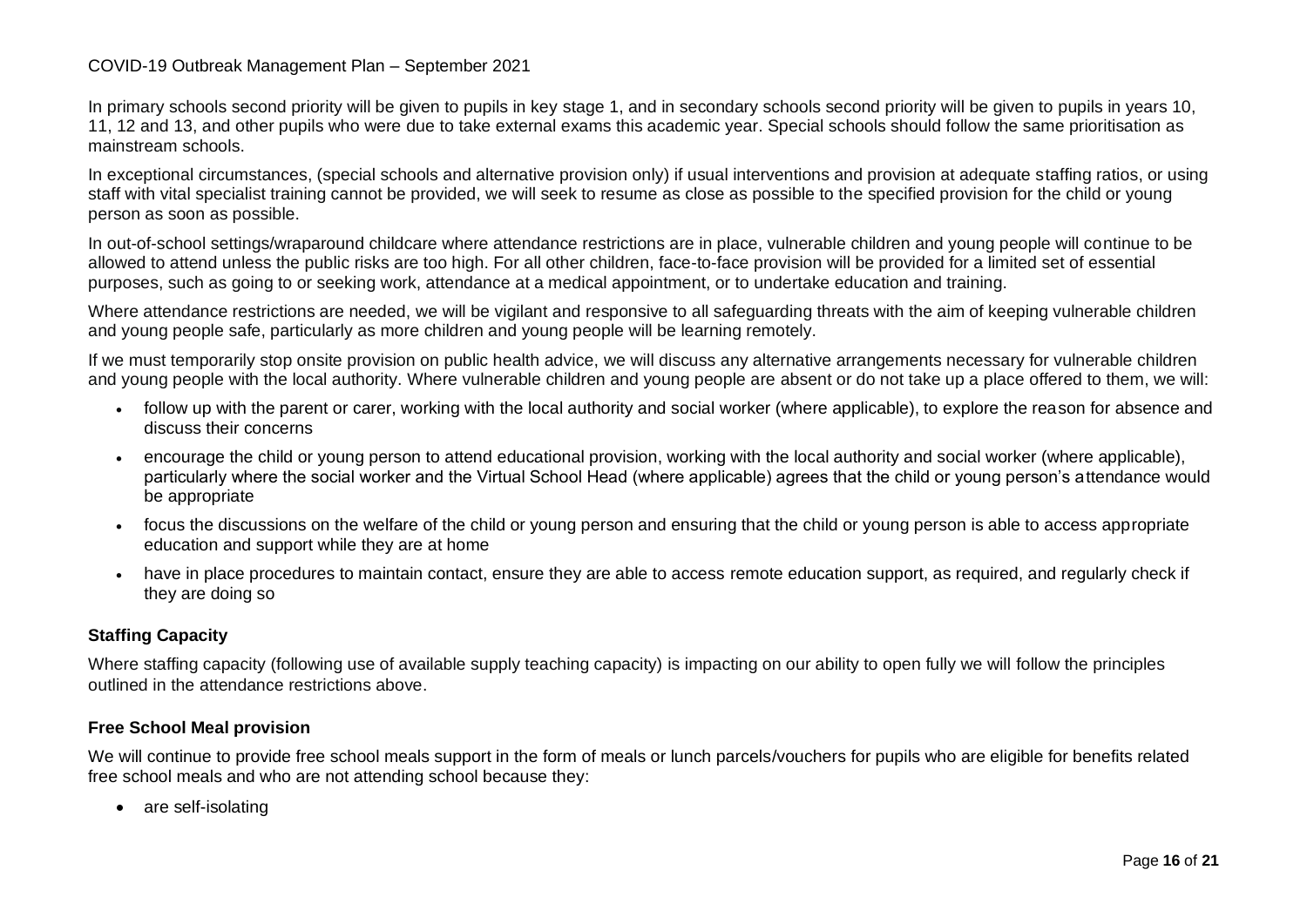• have had symptoms or a positive test result themselves.

#### **Response and stand down action plan**

The table below outlines how we will respond to **single cases, clusters and outbreaks** in our setting, outlining how we will put in place the above outlined measures (see headings above in outbreak plan) related to: reporting cases and responding to cases, reintroduction of consistent groups/zoning, reintroduction of face coverings, other restrictions, attendance restrictions, staffing capacity and free school meals.

It also outlines how we will "stand down" following an outbreak, including undertaking a review of our mitigation measures and of this plan.

# Added (not in model policy):

#### It should be noted that, as outlined in the [Department for Education Schools COVID19 Operational Guidance:](https://www.gov.uk/government/publications/actions-for-schools-during-the-coronavirus-outbreak/schools-covid-19-operational-guidance#overview)

*'You should have contingency plans (sometimes called outbreak management plans) outlining what you would do if children, pupils, students or staff test positive for COVID-19, or how you would operate if you were advised to take extra measures to help break chains of transmission. Given the detrimental impact that restrictions on education can have on children and young people, any measures in schools should only ever be considered as a last resort, kept to the minimum number of schools or groups possible, and for the shortest amount of time possible.'*

| <b>Action</b>        | <b>Action detail</b>                                                                                                                                                                                                            | Lead                                                                                                                                                                                                                                       | <b>Dates</b> | <b>Supplies/resources</b><br>required   | <b>Other</b><br>considerations                      |
|----------------------|---------------------------------------------------------------------------------------------------------------------------------------------------------------------------------------------------------------------------------|--------------------------------------------------------------------------------------------------------------------------------------------------------------------------------------------------------------------------------------------|--------------|-----------------------------------------|-----------------------------------------------------|
| <b>Single Case</b>   | Notify all cases to<br>COVID19schools@coventry.gov.uk<br>Actions in relation to a positive case are<br>outlined in the school risk assessment<br>document, including all identified contacts<br>being asked to take a PCR test. | Senior Office Manager<br>to maintain COVID19<br>register and send<br>notification of any<br>positive case.<br>School leadership team<br>to assist in identification<br>of close contacts and<br>support office in contact<br>with parents. |              | Maintenance of<br>COVID 19 school list. |                                                     |
| А.<br><b>Cluster</b> | A0. Call LA outbreak team                                                                                                                                                                                                       | <b>Headteacher or Deputy</b><br>Headteacher.                                                                                                                                                                                               |              |                                         | Ensure adequate<br>heating through<br>winter months |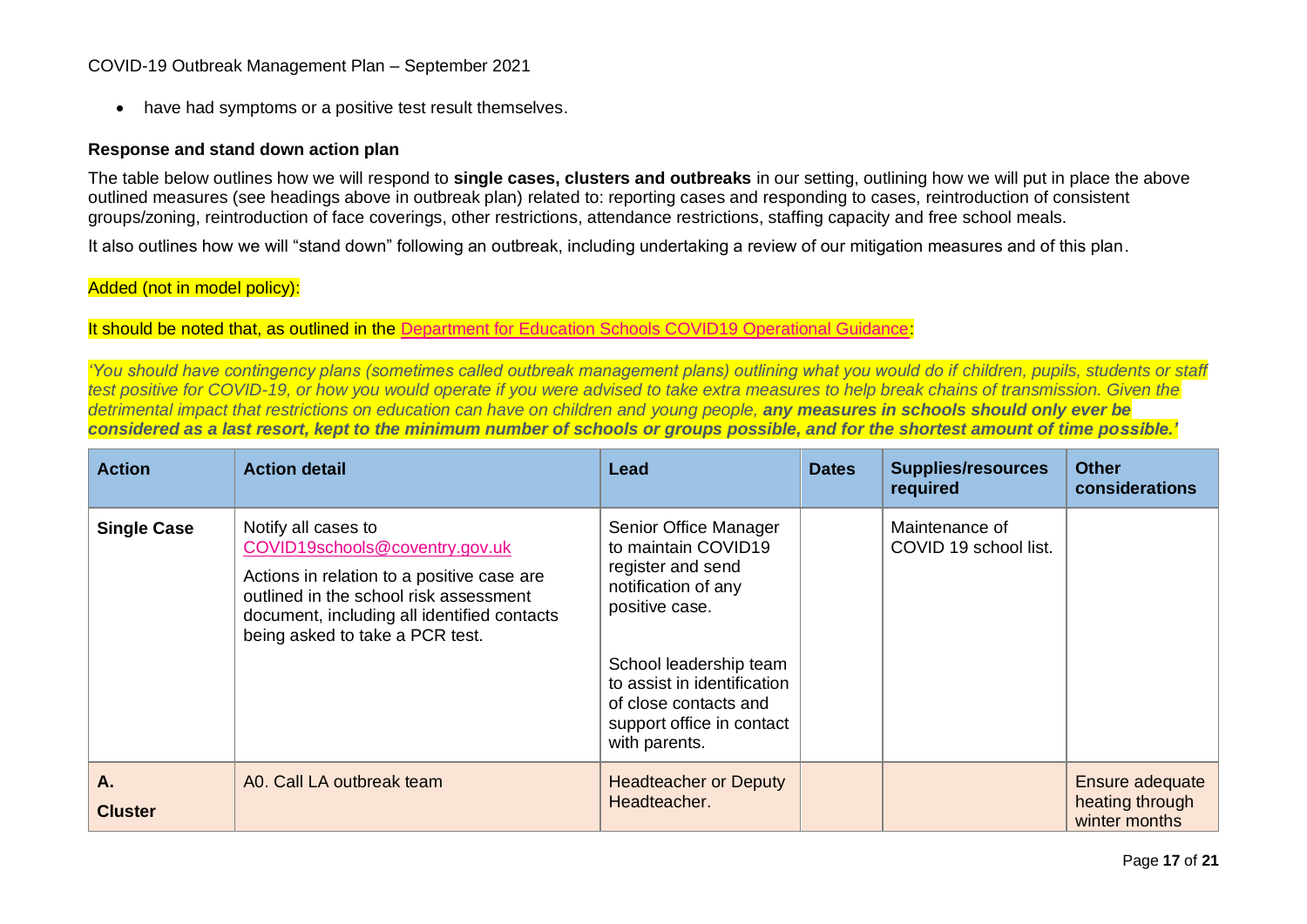| <b>Action</b>                                                                     | <b>Action detail</b>                                                                                                                                                                                                                                                                                                                                                                                                                                                                                                                                                                 | <b>Lead</b>                                                                                                                                                                                                                                                                  | <b>Dates</b> | <b>Supplies/resources</b><br>required                                                                                                                                            | <b>Other</b><br>considerations                                                                                                                                                                                                        |
|-----------------------------------------------------------------------------------|--------------------------------------------------------------------------------------------------------------------------------------------------------------------------------------------------------------------------------------------------------------------------------------------------------------------------------------------------------------------------------------------------------------------------------------------------------------------------------------------------------------------------------------------------------------------------------------|------------------------------------------------------------------------------------------------------------------------------------------------------------------------------------------------------------------------------------------------------------------------------|--------------|----------------------------------------------------------------------------------------------------------------------------------------------------------------------------------|---------------------------------------------------------------------------------------------------------------------------------------------------------------------------------------------------------------------------------------|
| $2 - 4$ linked<br>cases                                                           | A1. Check ventilation and increase air flow<br>(via further opening of windows and<br>internal/external doors as necessary)<br>A2. Check cleaning regimen and standards<br>and conduct enhanced clean of affected<br>classrooms/areas<br>A3. Further revisit of clear and consistent<br>reminders (verbal and visual) to full school<br>community for thorough hand washing<br>and respiratory hygiene<br>A4. Strengthen communication to further<br>encourage parents and pupils to conduct<br>twice weekly LFT testing<br>A5. Identified contacts asked to take LFT for 7<br>days. | <b>Site Services Officer</b><br>(SSO - caretaker)<br><b>SSO</b><br><b>Class teachers</b><br><b>Newsletter</b><br>communication to<br>parents by office.                                                                                                                      |              | Co <sub>2</sub> Tester<br><b>Refreshed Hand</b><br><b>Washing Posters</b>                                                                                                        | even with fully<br>opened windows.<br>Also ensure<br>regular<br>movement<br>breaks and pupils<br>reminded to bring<br>in school jumpers<br>with coats.                                                                                |
| <b>B.</b><br><b>Outbreak</b><br>5 or more linked<br>cases within a<br>phase group | B0. Call Local Health Protection team to<br>agree need for planned mitigating actions as<br>outlined here and seek any further advice.<br>B1. Face Masks compulsory for staff and<br>visitors in communal areas.<br>B2. Outdoor play (currently as a two-year<br>group phase group) to revert to single year<br>group bubble<br>B3. Toilet use (currently as a two-year group<br>phase group) to revert to 1 in, 1 out with<br>strict enforcement of socially distant<br>queueing                                                                                                    | <b>Headteacher or Deputy</b><br>Headteacher.<br>Senior Leadership<br>Team to implement with<br>phase lead ensuring<br>actions for their phase<br>are completed and<br>guidance followed.<br><b>Parent Mail letter</b><br>directly to affected<br>phase group from<br>office. |              | Disposable face<br>coverings available<br>for any staff member<br>or visitor who doesn't<br>have their own.<br>Floor tape to<br>demarcate 2m+<br>teaching area in<br>classrooms. | <b>Contact outside</b><br>of normal working<br>week/hours and<br>during holidays?<br>$B5 - B8$<br>represent<br>significant<br>disruption to the<br>wider school<br>experience and<br>the possible<br>detrimental<br>impact on pupils' |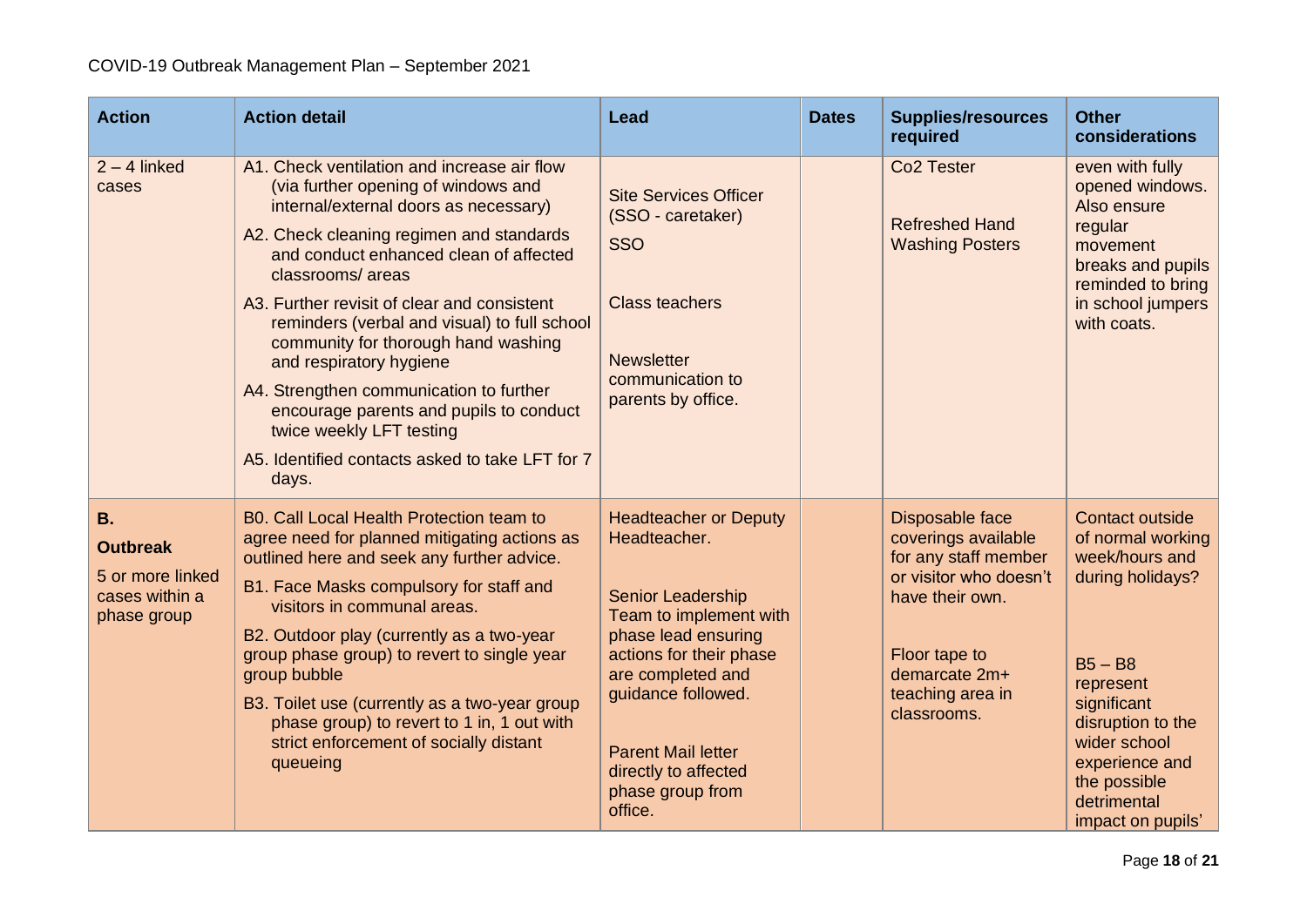| <b>Action</b>                                                                                                                             | <b>Action detail</b>                                                                                                                                                                                                                                                                                                                                                                                                                                                                                                                                                                                                       | Lead                                                                                                                                                                                                                                              | <b>Dates</b> | <b>Supplies/resources</b><br>required                                                                                                                                                                                            | <b>Other</b><br>considerations                                                                                                                                                                                                                                            |
|-------------------------------------------------------------------------------------------------------------------------------------------|----------------------------------------------------------------------------------------------------------------------------------------------------------------------------------------------------------------------------------------------------------------------------------------------------------------------------------------------------------------------------------------------------------------------------------------------------------------------------------------------------------------------------------------------------------------------------------------------------------------------------|---------------------------------------------------------------------------------------------------------------------------------------------------------------------------------------------------------------------------------------------------|--------------|----------------------------------------------------------------------------------------------------------------------------------------------------------------------------------------------------------------------------------|---------------------------------------------------------------------------------------------------------------------------------------------------------------------------------------------------------------------------------------------------------------------------|
|                                                                                                                                           | B4. Direct communication to further<br>encourage parents and pupils to conduct<br>twice weekly LFT testing<br>Consider, depending on the nature of the<br>links within groups/between cases and upon<br>advice from the above:<br>B5. Physical exercise (PE) and any singing to<br>be in outdoor spaces only<br>B6. Reducing bubble sizes in Acorns<br>wraparound provision<br>B7. Reducing/postponing extra-curricular<br>clubs<br>B8. Cancelling/Postponing any scheduled day<br>or residential trips/visits                                                                                                             | Decision to be made by<br><b>Head and/or Deputy</b><br>after advice from B0<br>and then actions $B5 -$<br>B8 to be distributed<br>within school leadership<br>as necessary.                                                                       |              |                                                                                                                                                                                                                                  | well-being<br>(physical and<br>mental) should<br>be very carefully<br>considered<br>before<br>implementation.                                                                                                                                                             |
| C.<br><b>Wider Outbreak</b><br>10 or more<br>linked cases<br>(either within a<br>phase group, or<br>across the whole<br>school if linked) | C0. Call Local Health Protection team to<br>agree need for planned mitigating actions as<br>outlined here and discuss/agree the need to<br>call Regional Health Protection Teams<br>(HPTs) to gain further advice on consideration<br>of groups/bubble learning remotely for<br>determined period.<br>Complete actions as in B1 - 4 above.<br>Consideration (with advice from the HPTs)<br>given to $B5 - B8$ and to:<br>C1. re-arranging affected classes so that<br>desks are facing forwards, with a 2m+<br>clear teaching area facing children and<br>clear seating plan for reference if needed<br>for further cases. | Decision to be made by<br><b>Head and/or Deputy</b><br>after advice from C0.<br>Any agreed actions B5<br>$-$ B8 and C1 to be<br>distributed within school<br>leadership as<br>necessary.<br>If C2 enacted,<br>communication<br>distributed to all |              | The school remote<br>learning systems<br>(Seesaw and MS<br>Teams) will be<br>$maintained - for$<br>example with<br>occasional homework<br>set using those<br>platforms, so that<br>they are ready to be<br>used again if needed. | As above for the<br>consideration<br>needed in<br>regards to the<br>disruption to the<br>children's<br>experience for<br><b>B5-B8 and C1.</b><br><b>Restricting</b><br>onsite<br>attendance (C2)<br>will only be<br>considered as a<br>last resort. It<br>would be for an |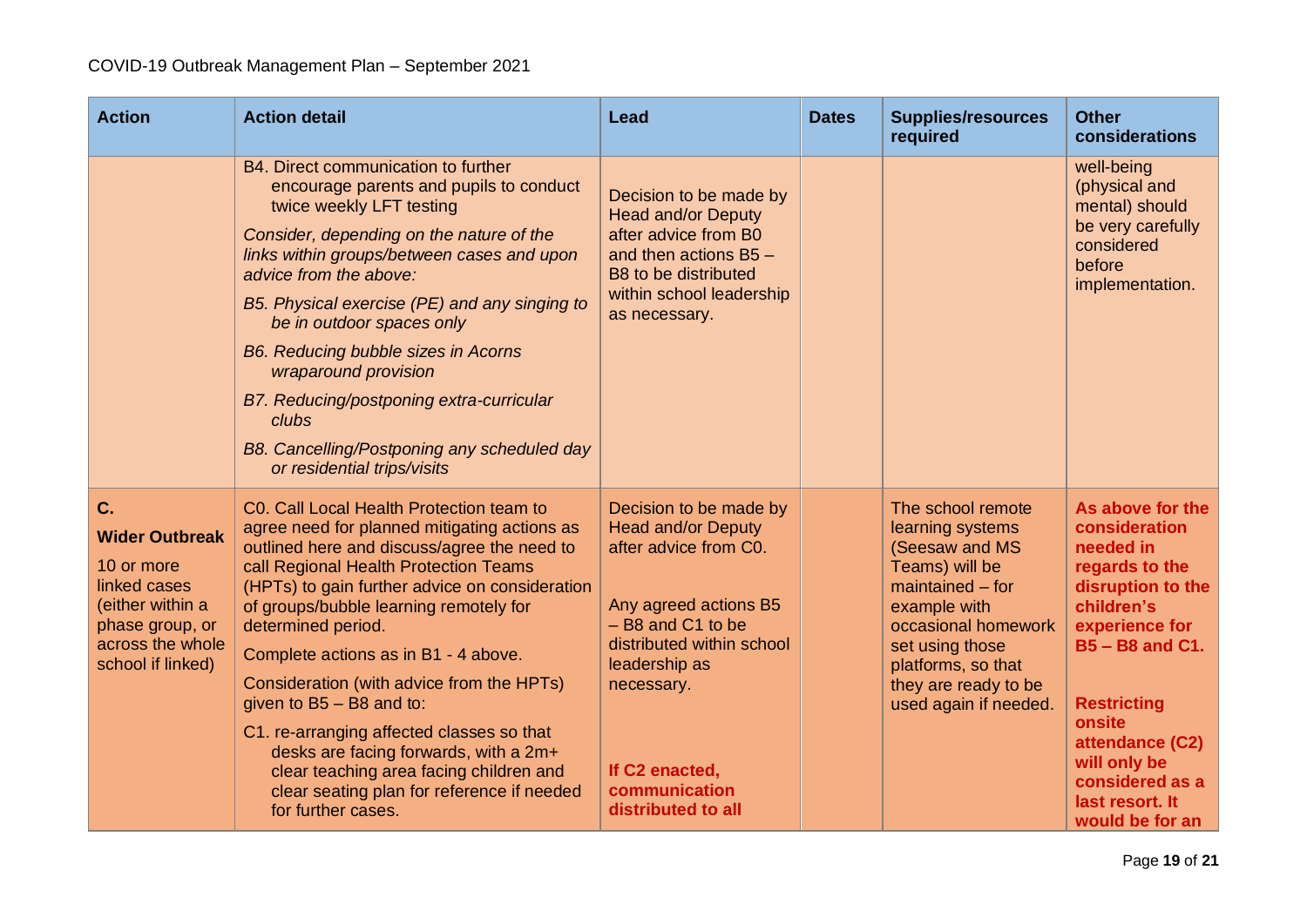| <b>Action</b>                                                                       | <b>Action detail</b>                                                                                                                                                                                                                                                                                                                                                                                                                                                                                                         | Lead                                                                                                     | <b>Dates</b> | <b>Supplies/resources</b><br>required                                               | <b>Other</b><br>considerations                                                                                                                                                                                                   |
|-------------------------------------------------------------------------------------|------------------------------------------------------------------------------------------------------------------------------------------------------------------------------------------------------------------------------------------------------------------------------------------------------------------------------------------------------------------------------------------------------------------------------------------------------------------------------------------------------------------------------|----------------------------------------------------------------------------------------------------------|--------------|-------------------------------------------------------------------------------------|----------------------------------------------------------------------------------------------------------------------------------------------------------------------------------------------------------------------------------|
|                                                                                     | C <sub>2</sub> . Attendance restrictions for class<br>groups, year group bubbles, phase<br>groups, or whole school with online<br>learning resuming using the school<br>systems outlined in the Remote<br><b>Learning Policy.</b>                                                                                                                                                                                                                                                                                            | members of the<br>school community,<br>following guidance<br>from the Local<br><b>Authority and HPTs</b> |              |                                                                                     | <b>identified short</b><br>term and onsite<br>provision would<br>continue for<br>vulnerable<br>children and<br>those of critical<br>workers.                                                                                     |
| D.<br><b>Staffing</b><br><b>Outbreak</b><br>5 or more<br>teaching staff<br>positive | D0 Contact the local Health Protection Team<br>and seek advice from the Coventry Local<br>Authority and risk assess the school ability to<br>continue to offer the highest standard of<br>education with reduced teaching staff<br>capacity. (This will be informed by the<br>availability of support staff and availability and<br>appropriateness of using external supply<br>staff).<br>Consider actions outlined in B and C above to<br>reduce likelihood of continuation of<br>transmission, including C2 if necessary. | Headteacher and<br>Deputy                                                                                |              | Support staff leading<br>teaching in groups<br>Supply Staff and<br>subsequent costs | Well being of all<br>staff and impact<br>on pupils from<br>removing support<br>staff to lead<br>teaching in a<br>group.<br>Risk to widen<br>transmission from<br>bringing external<br>staff in to lead<br>teaching in<br>groups. |